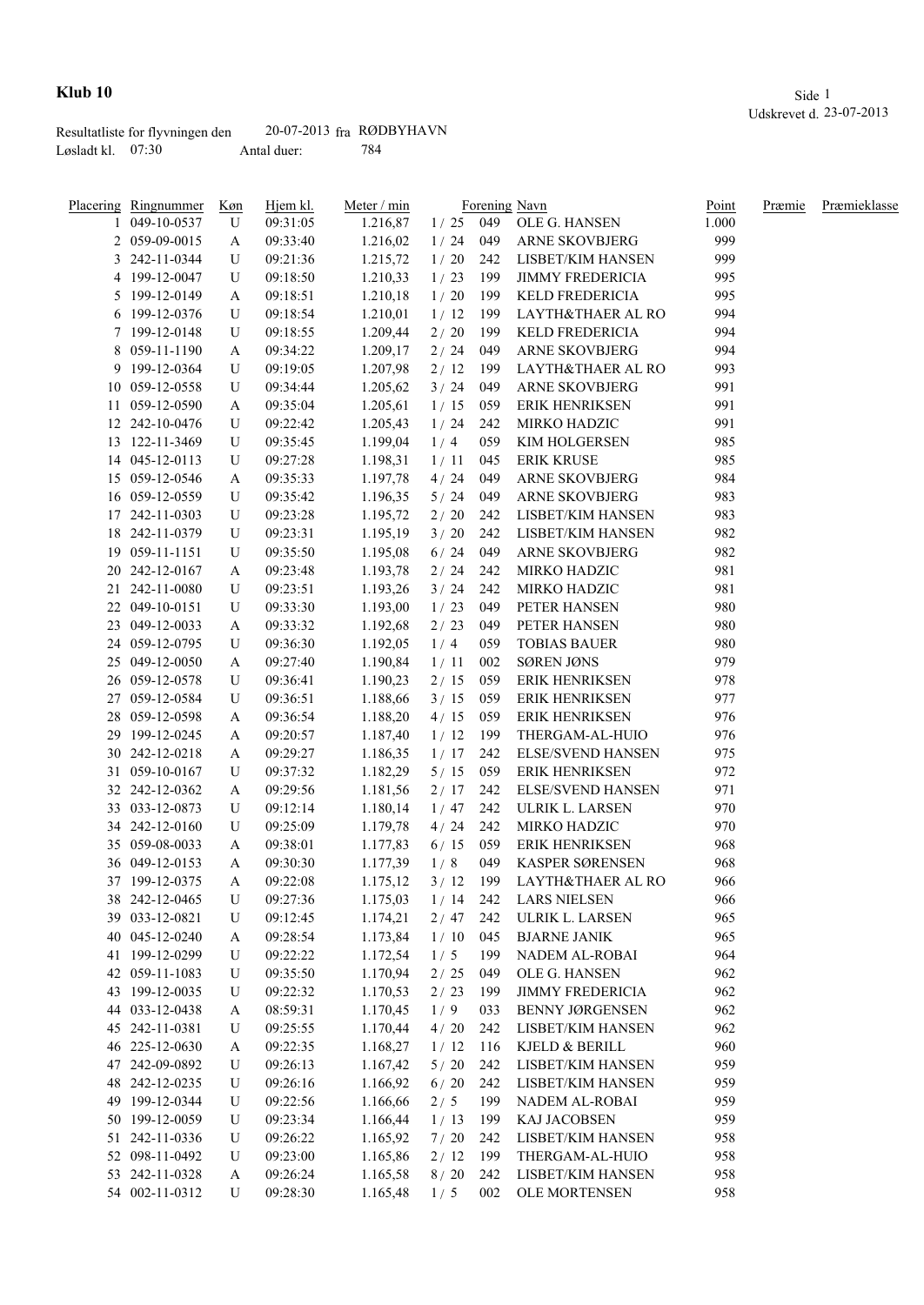|                   | Resultatliste for flyvningen den | $20-07-2013$ fra RØDBYHAVN |     |
|-------------------|----------------------------------|----------------------------|-----|
| Løsladt kl. 07:30 |                                  | Antal duer:                | 784 |

| <b>Placering Ringnummer</b> | <u>Køn</u> | Hjem kl. | Meter / min |            |     | Forening Navn            | Point | Præmie | Præmieklasse |
|-----------------------------|------------|----------|-------------|------------|-----|--------------------------|-------|--------|--------------|
| 55 049-11-0445              | A          | 09:36:26 | 1.165,38    | $3/25$ 049 |     | OLE G. HANSEN            | 958   |        |              |
| 56 116-11-0012              | U          | 09:22:54 | 1.165,28    | 1/20       | 116 | <b>RENE LARSEN</b>       | 958   |        |              |
| 56 116-12-0736              | A          | 09:22:54 | 1.165,28    | 1/20       | 116 | <b>RENE LARSEN</b>       | 958   |        |              |
| 58 059-08-0077              | A          | 09:39:16 | 1.163,34    | 7/24       | 049 | ARNE SKOVBJERG           | 956   |        |              |
| 59 059-12-0633              | A          | 09:39:40 | 1.162,82    | 2/4        | 059 | KIM HOLGERSEN            | 956   |        |              |
| 60 049-11-0289              | A          | 09:34:53 | 1.162,54    | 1/17       | 049 | TEAM LENTZ               | 955   |        |              |
| 61 059-12-0567              | U          | 09:39:46 | 1.161,95    | 7/15       | 059 | <b>ERIK HENRIKSEN</b>    | 955   |        |              |
| 62 059-11-1091              | U          | 09:39:49 | 1.161,50    | 8/15       | 059 | <b>ERIK HENRIKSEN</b>    | 954   |        |              |
| 63 225-12-0636              | A          | 09:32:27 | 1.161,12    | 1/21       | 045 | <b>HARRY SØRUP</b>       | 954   |        |              |
| 64 116-12-0495              | U          | 09:23:23 | 1.160,31    | 3/20       | 116 | <b>RENE LARSEN</b>       | 954   |        |              |
| 64 059-12-0734              | U          | 09:39:57 | 1.160,31    | 9/15       | 059 | ERIK HENRIKSEN           | 954   |        |              |
| 66 116-11-0380              | A          | 09:21:16 | 1.160,26    | 1/7        | 116 | M & M.B. JENSEN          | 953   |        |              |
| 67 059-12-0587              | A          | 09:39:58 | 1.160,16    | 10/15      | 059 | <b>ERIK HENRIKSEN</b>    | 953   |        |              |
| 68 049-12-0040              | A          | 09:37:00 | 1.160,13    | 3/23       | 049 | PETER HANSEN             | 953   |        |              |
| 69 059-12-0579              | U          | 09:40:01 | 1.159,71    | 11/15      | 059 | <b>ERIK HENRIKSEN</b>    | 953   |        |              |
| 70 059-11-1344              | U          | 09:32:21 | 1.159,58    | 2/8        | 049 | KASPER SØRENSEN          | 953   |        |              |
| 71 059-08-0100              | A          | 09:39:45 | 1.159,01    | 8/24       | 049 | ARNE SKOVBJERG           | 952   |        |              |
| 71 045-12-0181              | A          | 09:32:11 | 1.159,01    | 1/15       | 045 | <b>FINN GALLE</b>        | 952   |        |              |
| 73 049-12-0491              | A          | 09:32:26 | 1.158,79    | 3/8        | 049 | KASPER SØRENSEN          | 952   |        |              |
| 74 045-12-0188              | U          | 09:32:15 | 1.158,38    | 2/15       | 045 | <b>FINN GALLE</b>        | 952   |        |              |
| 75 049-12-0005              | A          | 09:37:12 | 1.158,30    | 4/23       | 049 | PETER HANSEN             | 952   |        |              |
| 76 242-11-0070              | U          | 09:32:21 | 1.158,23    | 3/17       | 242 | <b>ELSE/SVEND HANSEN</b> | 952   |        |              |
| 77 045-12-0201              |            | 09:32:16 | 1.158,22    | 3/15       | 045 | <b>FINN GALLE</b>        | 952   |        |              |
| 78 059-11-1291              | A<br>U     | 09:39:53 | 1.157,82    | 9/24       | 049 | <b>ARNE SKOVBJERG</b>    | 951   |        |              |
|                             |            |          |             |            |     |                          |       |        |              |
| 79 116-12-0440              | A          | 09:27:29 | 1.157,51    | 1/8        | 116 | P. CHRISTOPHERSEN        | 951   |        |              |
| 80 059-10-0189              | U          | 09:39:56 | 1.157,37    | 10/24      | 049 | <b>ARNE SKOVBJERG</b>    | 951   |        |              |
| 81 002-12-0456              | U          | 09:30:40 | 1.156,57    | 1/30       | 045 | NIELS JAWORSKI           | 950   |        |              |
| 82 242-12-0161              | U          | 09:27:28 | 1.156,52    | 5/24       | 242 | MIRKO HADZIC             | 950   |        |              |
| 83 242-12-0255              | U          | 09:27:23 | 1.155,82    | 9/20       | 242 | LISBET/KIM HANSEN        | 950   |        |              |
| 84 225-11-0114              | U          | 09:27:25 | 1.155,49    | 10/20      | 242 | LISBET/KIM HANSEN        | 950   |        |              |
| 85 030-12-0861              | A          | 09:40:32 | 1.155,22    | 2/4        | 059 | <b>TOBIAS BAUER</b>      | 949   |        |              |
| 86 116-12-0280              | U          | 09:23:51 | 1.155,16    | 1/4        | 116 | OLE & CARSTEN            | 949   |        |              |
| 87 059-10-0161              | U          | 09:40:35 | 1.154,68    | 12/15      | 059 | ERIK HENRIKSEN           | 949   |        |              |
| 88 059-12-0807              | A          | 09:40:21 | 1.153,67    | 11/24      | 049 | ARNE SKOVBJERG           | 948   |        |              |
| 89 199-11-0025              | U          | 09:24:53 | 1.153,07    | 2/13       | 199 | KAJ JACOBSEN             | 948   |        |              |
| 90 049-11-0282              | A          | 09:35:55 | 1.153,00    | 2/17       | 049 | TEAM LENTZ               | 948   |        |              |
| 91 059-12-0602              | A          | 09:40:51 | 1.152,30    | 3/4        | 059 | KIM HOLGERSEN            | 947   |        |              |
| 92 059-12-0535              | A          | 09:40:31 | 1.152,20    | 12/24      | 049 | ARNE SKOVBJERG           | 947   |        |              |
| 93 033-10-0713              | A          | 09:14:43 | 1.152,16    | $3/47$ 242 |     | ULRIK L. LARSEN          | 947   |        |              |
| 94 049-12-0414              | U          | 09:36:01 | 1.152,09    | 3/17       | 049 | TEAM LENTZ               | 947   |        |              |
| 95 116-12-0976              | U          | 09:25:11 | 1.150,19    | 1/16       | 116 | <b>JØRGEN DANIELSEN</b>  | 945   |        |              |
| 96 116-12-0366              | A          | 09:20:14 | 1.150,13    | 1/20       | 116 | <b>EJGIL JACOBSEN</b>    | 945   |        |              |
| 97 000-12-1257              | A          | 09:36:18 | 1.149,50    | 4/17       | 049 | TEAM LENTZ               | 945   |        |              |
| 98 225-12-1124              | U          | 09:20:22 | 1.148,74    | $2/20$     | 116 | <b>EJGIL JACOBSEN</b>    | 944   |        |              |
| 99 049-11-0188              | A          | 09:36:21 | 1.148,68    | 1/3        | 049 | STEEN SIMON STARC        | 944   |        |              |
| 100 242-12-0386             | U          | 09:33:23 | 1.148,53    | 4/17       | 242 | <b>ELSE/SVEND HANSEN</b> | 944   |        |              |
| 100 242-12-0394             | A          | 09:33:23 | 1.148,53    | 4/17       | 242 | <b>ELSE/SVEND HANSEN</b> | 944   |        |              |
| 102 049-12-0020             | A          | 09:38:19 | 1.148,22    | $5/23$     | 049 | PETER HANSEN             | 944   |        |              |
| 103 059-11-1169             | U          | 09:41:00 | 1.147,95    | 13/24      | 049 | ARNE SKOVBJERG           | 943   |        |              |
| 104 059-12-0532             | U          | 09:41:03 | 1.147,51    | 14/24      | 049 | ARNE SKOVBJERG           | 943   |        |              |
| 105 049-12-0272             | U          | 09:38:25 | 1.147,38    | 4/25       | 049 | OLE G. HANSEN            | 943   |        |              |
| 106 049-11-0410             | A          | 09:38:28 | 1.146,93    | $5/25$     | 049 | OLE G. HANSEN            | 943   |        |              |
| 106 059-11-1162             | U          | 09:41:07 | 1.146,93    | 15/24      | 049 | <b>ARNE SKOVBJERG</b>    | 943   |        |              |
| 108 116-11-0376             | U          | 09:36:12 | 1.146,40    | 1/8        | 049 | <b>SUSAN &amp; STEEN</b> | 942   |        |              |
|                             |            |          |             |            |     |                          |       |        |              |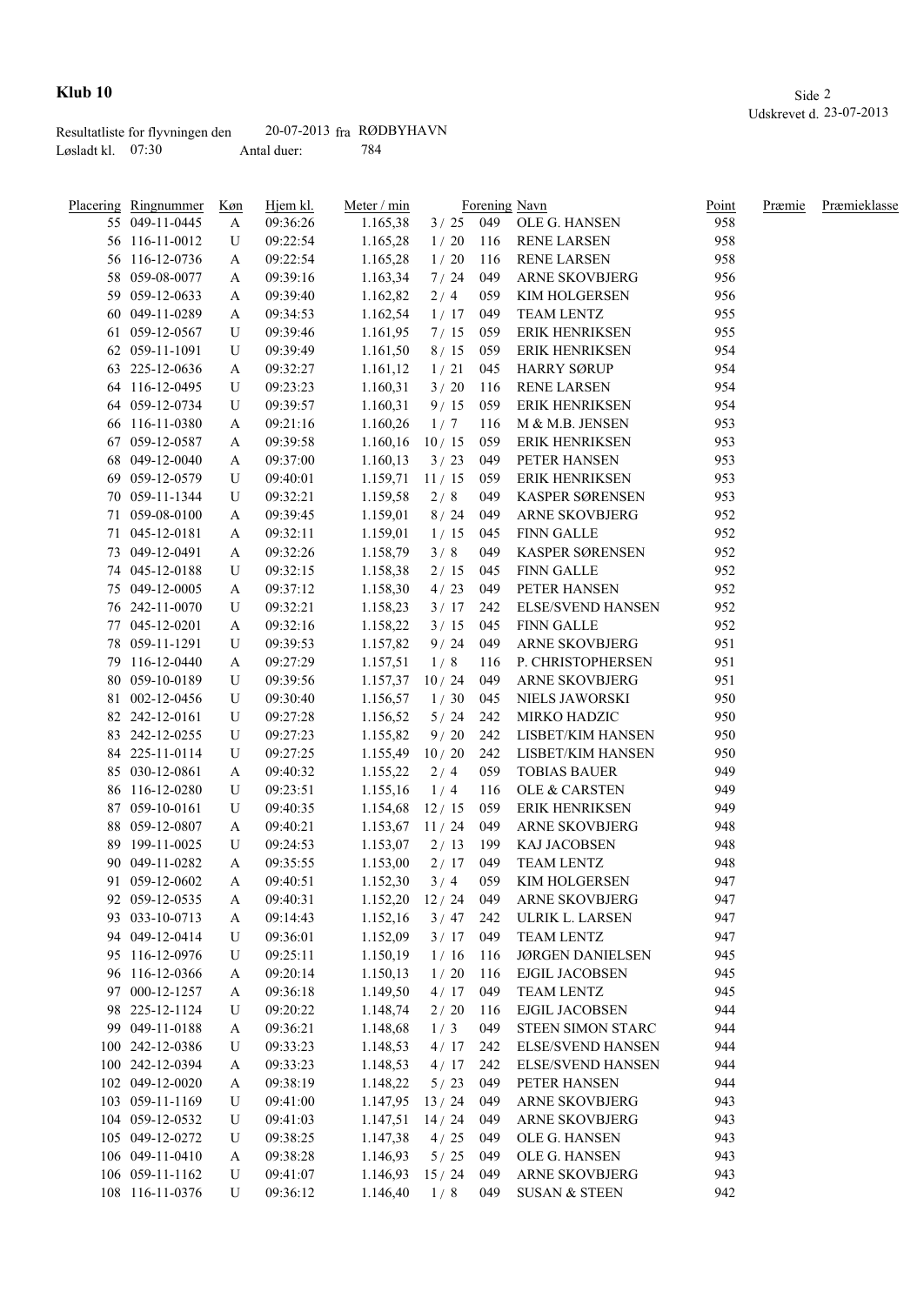|                     | Resultatliste for flyvningen den | $20-07-2013$ fra RØDBYHAVN |     |
|---------------------|----------------------------------|----------------------------|-----|
| Løsladt kl. $07:30$ |                                  | Antal duer:                | 784 |

| Placering Ringnummer | Køn | Hjem kl. | Meter / min          |             |       | Forening Navn             | Point | Præmie | Præmieklasse |
|----------------------|-----|----------|----------------------|-------------|-------|---------------------------|-------|--------|--------------|
| 109 225-12-0631      | A   | 09:24:55 | 1.144,55             |             |       | 2 / 12 116 KJELD & BERILL | 941   |        |              |
| 110 122-12-4317      | U   | 09:41:45 | 1.144,46             | 1/3         | 059   | JØRN NYMAND               | 940   |        |              |
| 111 116-12-0714      | A   | 09:27:57 | 1.144,26             | 1/8         | 116   | <b>FHINN &amp; MONA</b>   | 940   |        |              |
| 112 116-09-0507      | A   | 09:22:53 | 1.143,67             | 1/16        | 116   | <b>ARIF ERKUL</b>         | 940   |        |              |
| 113 033-11-1408      | A   | 09:01:40 | 1.143,50             | 1/17        | 033   | <b>JONAS V. MADSEN</b>    | 940   |        |              |
| 114 199-12-0037      | A   | 09:25:13 | 1.143,27             | 3/23        | 199   | <b>JIMMY FREDERICIA</b>   | 940   |        |              |
| 115 059-12-0588      | U   | 09:41:55 | 1.143,01             | 13/15       | 059   | ERIK HENRIKSEN            | 939   |        |              |
| 116 059-12-0652      | U   | 09:41:57 | 1.142,81             | 3/4         | 059   | <b>TOBIAS BAUER</b>       | 939   |        |              |
| 117 122-11-3473      | A   | 09:37:03 | 1.142,72             | $5/17$ 049  |       | <b>TEAM LENTZ</b>         | 939   |        |              |
| 118 242-12-0374      | U   | 09:34:01 | 1.142,66             | $6/17$ 242  |       | <b>ELSE/SVEND HANSEN</b>  | 939   |        |              |
| 119 242-12-0327      | A   | 09:30:56 | 1.142,65             | 2/14        | 242   | <b>LARS NIELSEN</b>       | 939   |        |              |
| 120 116-12-0658      | U   | 09:25:57 | 1.142,58             | 2/16        | - 116 | JØRGEN DANIELSEN          | 939   |        |              |
| 121 045-12-0310      | U   | 09:32:11 | 1.142,22             | 2/30        | 045   | NIELS JAWORSKI            | 939   |        |              |
| 121 071-12-0367      | U   | 09:32:11 | 1.142,22             | 2/30        | 045   | NIELS JAWORSKI            | 939   |        |              |
| 123 199-12-0300      | U   | 09:25:22 | 1.142,05             | 3/5         | 199   | NADEM AL-ROBAI            | 939   |        |              |
| 124 045-12-0296      | A   | 09:34:00 | 1.142,03             | 4/15        | 045   | <b>FINN GALLE</b>         | 938   |        |              |
| 125 242-12-0308      | A   | 09:31:00 | 1.142,02             | 3/14        | 242   | <b>LARS NIELSEN</b>       | 938   |        |              |
| 126 002-10-0422      | A   | 09:32:43 | 1.141,83             | 2/11        | 002   | <b>SØREN JØNS</b>         | 938   |        |              |
| 127 002-12-0440      | U   | 09:32:16 | 1.141,44             | 4/30        | 045   | NIELS JAWORSKI            | 938   |        |              |
| 128 045-12-0300      | A   | 09:34:04 | 1.141,42             | 5/15        | 045   | <b>FINN GALLE</b>         | 938   |        |              |
| 129 225-12-0615      | A   | 09:25:14 | 1.141,41             | 3/12        | 116   | KJELD & BERILL            | 938   |        |              |
| 130 915-12-0177      | A   | 09:32:17 | 1.141,36             | 2/10        | 045   | <b>BJARNE JANIK</b>       | 938   |        |              |
| 131 045-12-0266      |     | 09:32:22 |                      | 3/10        | 045   | <b>BJARNE JANIK</b>       | 937   |        |              |
| 132 018-11-0801      | A   |          | 1.140,58<br>1.140,11 | $16/24$ 049 |       | ARNE SKOVBJERG            | 937   |        |              |
|                      | A   | 09:41:54 |                      |             |       |                           | 937   |        |              |
| 133 030-10-0235      | U   | 09:37:21 | 1.140,03             | $6/17$ 049  |       | <b>TEAM LENTZ</b>         |       |        |              |
| 134 242-10-0548      | A   | 09:29:01 | 1.139,96             | 11/20       | 242   | LISBET/KIM HANSEN         | 937   |        |              |
| 135 116-11-0330      | A   | 09:23:15 | 1.139,94             | 2/7         | 116   | M & M.B. JENSEN           | 937   |        |              |
| 136 116-12-0731      | U   | 09:25:25 | 1.139,87             | 4/20        | 116   | RENE LARSEN               | 937   |        |              |
| 137 122-12-4318      | U   | 09:42:17 | 1.139,84             | 2/3         | 059   | <b>JØRN NYMAND</b>        | 937   |        |              |
| 138 199-12-0207      | U   | 09:25:35 | 1.139,81             | 3/12        | 199   | THERGAM-AL-HUIO           | 937   |        |              |
| 139 045-12-0049      | U   | 09:34:17 | 1.139,43             | 6/15        | 045   | FINN GALLE                | 936   |        |              |
| 140 049-12-0549      | A   | 09:34:47 | 1.139,41             | 2/21        | 045   | HARRY SØRUP               | 936   |        |              |
| 141 059-11-1146      | U   | 09:42:01 | 1.139,11             | 17/24       | 049   | <b>ARNE SKOVBJERG</b>     | 936   |        |              |
| 142 199-12-0513      | U   | 09:26:18 | 1.139,02             | 3/13        | 199   | KAJ JACOBSEN              | 936   |        |              |
| 143 242-11-0096      | U   | 09:29:17 | 1.138,90             | 6/24        | 242   | MIRKO HADZIC              | 936   |        |              |
| 144 059-11-1285      | A   | 09:42:03 | 1.138,82             | 18 / 24     | 049   | <b>ARNE SKOVBJERG</b>     | 936   |        |              |
| 144 901-11-9990      | A   | 09:42:03 | 1.138,82 18 / 24 049 |             |       | <b>ARNE SKOVBJERG</b>     | 936   |        |              |
| 146 918-12-0838      | A   | 09:21:16 | 1.138,79             | 1/28        | 242   | NIELS ANKER               | 936   |        |              |
| 147 199-11-0460      | U   | 09:25:43 | 1.138,73             | 4/12        | 199   | LAYTH&THAER AL RO         | 936   |        |              |
| 148 242-11-0353      | U   | 09:29:09 | 1.138,68             | 12/20       | 242   | LISBET/KIM HANSEN         | 936   |        |              |
| 149 002-12-0570      | U   | 09:33:04 | 1.138,63             | 1/2         | 002   | N. J. STEFFENSEN          | 936   |        |              |
| 150 059-12-0539      | U   | 09:42:06 | 1.138,39             | 20/24       | 049   | ARNE SKOVBJERG            | 936   |        |              |
| 151 049-12-0406      | A   | 09:37:33 | 1.138,24             | 7/17        | 049   | TEAM LENTZ                | 935   |        |              |
| 152 199-12-0275      | A   | 09:25:47 | 1.137,84             | 4/12        | 199   | THERGAM-AL-HUIO           | 935   |        |              |
| 153 199-12-0075      | A   | 09:26:27 | 1.137,56             | 4/13        | 199   | KAJ JACOBSEN              | 935   |        |              |
| 154 000-12-2073      | U   | 09:32:42 | 1.137,41             | $5/30$      | 045   | NIELS JAWORSKI            | 935   |        |              |
| 155 000-12-2077      | U   | 09:32:43 | 1.137,25             | $6/30$      | 045   | NIELS JAWORSKI            | 935   |        |              |
| 156 059-10-0276      | A   | 09:42:15 | 1.137,10             | 21/24       | 049   | ARNE SKOVBJERG            | 934   |        |              |
| 157 242-12-0170      | U   | 09:29:30 | 1.136,84             | 7/24        | 242   | MIRKO HADZIC              | 934   |        |              |
| 158 045-12-0350      | U   | 09:32:46 | 1.136,79             | 7/30        | 045   | NIELS JAWORSKI            | 934   |        |              |
| 159 918-08-0460      | U   | 09:21:29 | 1.136,57             | 2/28        | 242   | <b>NIELS ANKER</b>        | 934   |        |              |
| 160 033-12-0134      | U   | 09:32:48 | 1.136,56             | 4/10        | 045   | <b>BJARNE JANIK</b>       | 934   |        |              |
| 161 002-12-0499      | U   | 09:25:55 | 1.136,37             | 4/23        | 199   | <b>JIMMY FREDERICIA</b>   | 934   |        |              |
| 162 000-12-2070      | U   | 09:32:51 | 1.136,02             | 8/30        | 045   | NIELS JAWORSKI            | 934   |        |              |
|                      |     |          |                      |             |       |                           |       |        |              |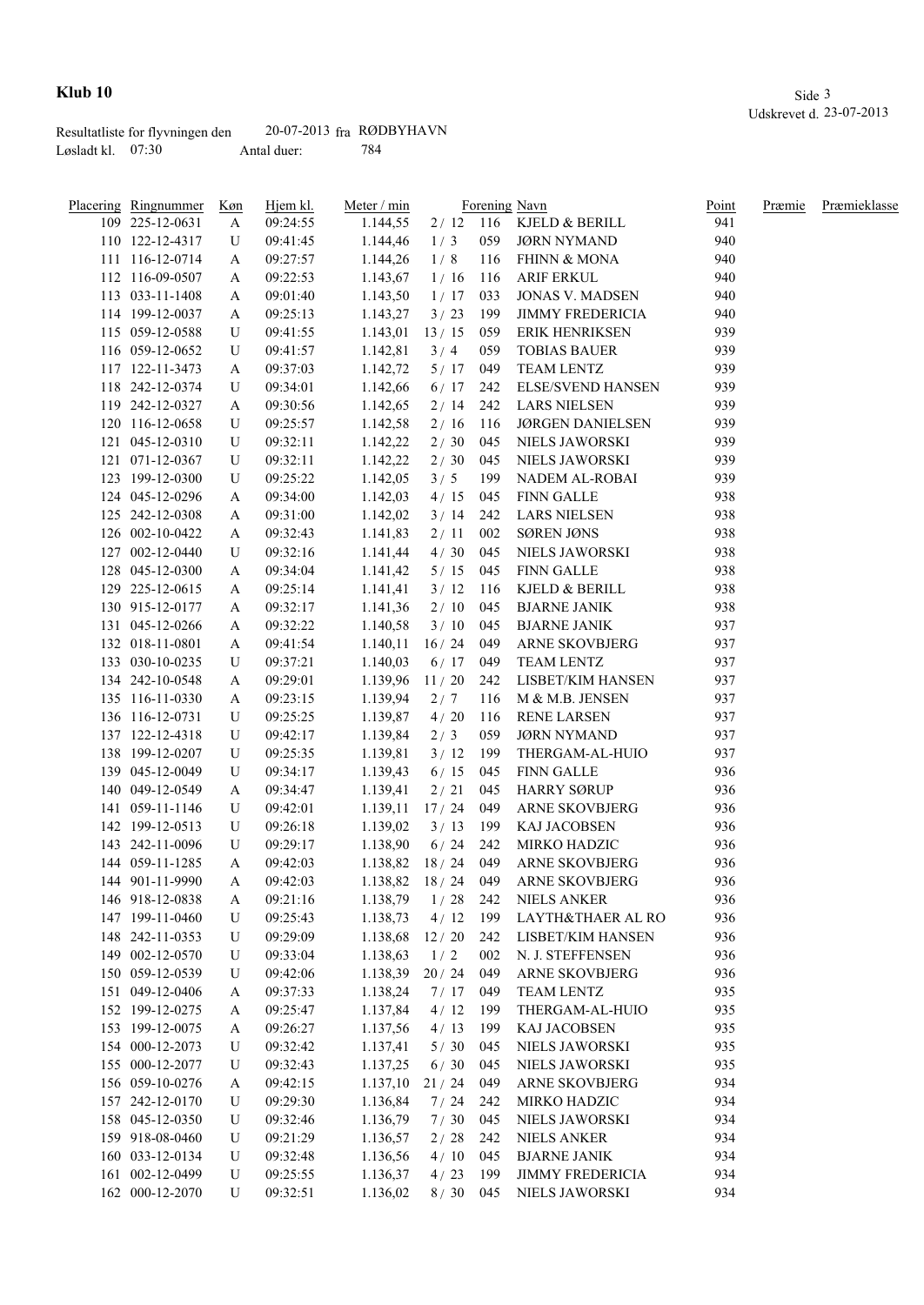|                     | Resultatliste for flyvningen den | $20-07-2013$ fra RØDBYHAVN |     |
|---------------------|----------------------------------|----------------------------|-----|
| Løsladt kl. $07:30$ |                                  | Antal duer:                | 784 |

| Placering Ringnummer               | <u>Køn</u> | Hjem kl. | Meter / min        |            |     | Forening Navn             | Point | Præmie | Præmieklasse |
|------------------------------------|------------|----------|--------------------|------------|-----|---------------------------|-------|--------|--------------|
| 163 000-12-2071                    | U          | 09:32:53 | 1.135,71           |            |     | 9 / 30 045 NIELS JAWORSKI | 933   |        |              |
| 164 242-12-0387                    | U          | 09:34:47 | 1.135,64           | 7/17       |     | 242 ELSE/SVEND HANSEN     | 933   |        |              |
| 165 116-12-0281                    | A          | 09:23:43 | 1.135,26           | 3/7        | 116 | M & M.B. JENSEN           | 933   |        |              |
| 166 918-09-0361                    | A          | 09:21:37 | 1.135,22           | 3/28       | 242 | <b>NIELS ANKER</b>        | 933   |        |              |
| 167 242-12-0381                    | A          | 09:34:50 | 1.135,19           | 8/17       | 242 | <b>ELSE/SVEND HANSEN</b>  | 933   |        |              |
| 168 049-11-0418                    | A          | 09:39:49 | 1.135,01           | 6/25       | 049 | OLE G. HANSEN             | 933   |        |              |
| 169 033-11-0379                    | A          | 09:02:20 | 1.134,75           | 2/9        | 033 | <b>BENNY JØRGENSEN</b>    | 933   |        |              |
| 170 002-11-0301                    | A          | 09:31:46 | 1.134,22           | 2/5        | 002 | OLE MORTENSEN             | 932   |        |              |
| 171 033-12-0881                    | A          | 09:16:26 | 1.133,57           | 4/47       | 242 | ULRIK L. LARSEN           | 932   |        |              |
| 172 049-12-0499                    | A          | 09:35:10 | 1.133,49           | 4/8        | 049 | KASPER SØRENSEN           | 931   |        |              |
| 173 116-12-0737                    | U          | 09:26:05 | 1.133,32           | 5/20       | 116 | <b>RENE LARSEN</b>        | 931   |        |              |
| 174 199-12-0043                    | A          | 09:26:17 | 1.132,78           | 5/23       | 199 | <b>JIMMY FREDERICIA</b>   | 931   |        |              |
| 175 199-12-0155                    | A          | 09:26:20 | 1.132,26           | 1/3        | 199 | ISMAIL KUSLU              | 930   |        |              |
| 176 002-11-0387                    | U          | 09:33:46 | 1.132,15           | 3/11       | 002 | <b>SØREN JØNS</b>         | 930   |        |              |
| 177 049-11-0056                    | A          | 09:40:12 | 1.131,61           | 6/23       | 049 | PETER HANSEN              | 930   |        |              |
| 178 049-10-0377                    | A          | 09:40:14 | 1.131,37           | 7/25       | 049 | OLE G. HANSEN             | 930   |        |              |
| 179 049-10-0124                    | A          | 09:40:15 | 1.131,18           | 7/23       | 049 | PETER HANSEN              | 930   |        |              |
| 180 135-12-0384                    | A          | 09:35:42 | 1.131,10           | 3/21       | 045 | <b>HARRY SØRUP</b>        | 930   |        |              |
| 181 116-12-0370                    | A          | 09:22:07 | 1.130,81           | 3/20       | 116 | EJGIL JACOBSEN            | 929   |        |              |
| 182 049-10-0125                    |            | 09:40:19 |                    | 8/23       | 049 | PETER HANSEN              | 929   |        |              |
|                                    | U          |          | 1.130,60           | 4/14       |     |                           | 929   |        |              |
| 183 242-11-0265                    | A          | 09:32:15 | 1.130,34           |            | 242 | <b>LARS NIELSEN</b>       | 929   |        |              |
| 184 045-12-0185<br>185 242-12-0464 | A          | 09:35:17 | 1.130,33           | 7/15       | 045 | FINN GALLE                | 929   |        |              |
|                                    | A          | 09:32:17 | 1.130,03           | 5/14       | 242 | <b>LARS NIELSEN</b>       |       |        |              |
| 186 242-09-0714                    | U          | 09:30:15 | 1.129,75           | 8/24       | 242 | MIRKO HADZIC              | 928   |        |              |
| 187 045-12-0347                    | U          | 09:33:32 | 1.129,74           | 10/30      | 045 | NIELS JAWORSKI            | 928   |        |              |
| 188 049-12-0263                    | A          | 09:40:26 | 1.129,64           | 8/25       | 049 | OLE G. HANSEN             | 928   |        |              |
| 189 059-12-0572                    | A          | 09:43:31 | $1.129,31$ 14/15   |            | 059 | ERIK HENRIKSEN            | 928   |        |              |
| 190 242-12-0159                    | A          | 09:30:22 | 1.128,65           | 9/24       | 242 | MIRKO HADZIC              | 928   |        |              |
| 191 002-12-0453                    | A          | 09:33:45 | 1.127,76           | 11/30      | 045 | NIELS JAWORSKI            | 927   |        |              |
| 192 059-11-1329                    | U          | 09:40:45 | 1.126,90           | 9/25       | 049 | OLE G. HANSEN             | 926   |        |              |
| 193 116-12-0120                    | U          | 09:25:21 | 1.126,86           | 1/9        | 116 | <b>JØRGEN PIHL</b>        | 926   |        |              |
| 194 033-12-1377                    | U          | 09:02:59 | 1.126,82           | 3/9        | 033 | <b>BENNY JØRGENSEN</b>    | 926   |        |              |
| 195 116-09-0745                    | A          | 09:27:01 | 1.125,00           | 1/9        | 116 | IVAN JENSEN               | 925   |        |              |
| 196 116-12-0260                    | A          | 09:24:52 | 1.123,89           | 4/7        | 116 | M & M.B. JENSEN           | 924   |        |              |
| 197 116-12-0668                    | U          | 09:27:58 | 1.123,05           | 3/16       | 116 | <b>JØRGEN DANIELSEN</b>   | 923   |        |              |
| 198 116-12-0665                    | U          | 09:27:59 | 1.122,89           | 4/16       | 116 | <b>JØRGEN DANIELSEN</b>   | 923   |        |              |
| 199 199-10-0212                    | U          | 09:28:00 | 1.122,58           | 1/9        | 199 | PER THOMSEN               | 923   |        |              |
| 200 045-12-0326                    | U          | 09:34:21 | $1.122,32$ $12/30$ |            | 045 | NIELS JAWORSKI            | 922   |        |              |
| 201 033-12-0922                    | U          | 09:17:31 | 1.122,15           | $5/47$ 242 |     | ULRIK L. LARSEN           | 922   |        |              |
| 202 199-12-0036                    | A          | 09:27:25 | 1.121,85           | 6/23       | 199 | <b>JIMMY FREDERICIA</b>   | 922   |        |              |
| 203 242-11-0060                    | A          | 09:36:20 | 1.121,71           | $9/17$ 242 |     | <b>ELSE/SVEND HANSEN</b>  | 922   |        |              |
| 204 002-12-0321                    | A          | 09:34:59 | 1.121,13           | 4/11       | 002 | <b>SØREN JØNS</b>         | 921   |        |              |
| 205 116-12-0763                    | A          | 09:27:25 | 1.120,45           | 6/20       | 116 | <b>RENE LARSEN</b>        | 921   |        |              |
| 206 049-12-0498                    | A          | 09:36:38 | 1.120,36           | 5/8        | 049 | KASPER SØRENSEN           | 921   |        |              |
| 207 033-09-0752                    | A          | 09:03:35 | 1.120,08           | 2/17       | 033 | <b>JONAS V. MADSEN</b>    | 920   |        |              |
| 208 045-11-0395                    | U          | 09:35:43 | 1.119,68           | 2/11       | 045 | <b>ERIK KRUSE</b>         | 920   |        |              |
| 209 059-10-0257                    | U          | 09:44:24 | 1.118,91           | 22 / 24    | 049 | <b>ARNE SKOVBJERG</b>     | 919   |        |              |
| 210 242-12-0280                    | U          | 09:31:18 | 1.118,50           | 13/20      | 242 | LISBET/KIM HANSEN         | 919   |        |              |
| 210 242-09-1244                    | A          | 09:31:18 | 1.118,50           | 13/20      | 242 | LISBET/KIM HANSEN         | 919   |        |              |
| 212 242-12-0197                    | A          | 09:31:20 | $1.118,19$ 15 / 20 |            | 242 | LISBET/KIM HANSEN         | 919   |        |              |
| 213 049-12-0540                    | A          | 09:37:11 | 1.117,91           | 4/21       | 045 | <b>HARRY SØRUP</b>        | 919   |        |              |
| 214 242-10-0501                    |            | 09:31:22 | 1.117,89           | 16/20      | 242 | LISBET/KIM HANSEN         | 919   |        |              |
|                                    | U          |          |                    |            |     |                           | 919   |        |              |
| 215 049-11-0409                    | U          | 09:41:49 | 1.117,78           | 10/25      | 049 | OLE G. HANSEN             |       |        |              |
| 216 199-11-0189                    | U          | 09:27:52 | 1.117,60           | 3/20       | 199 | KELD FREDERICIA           | 918   |        |              |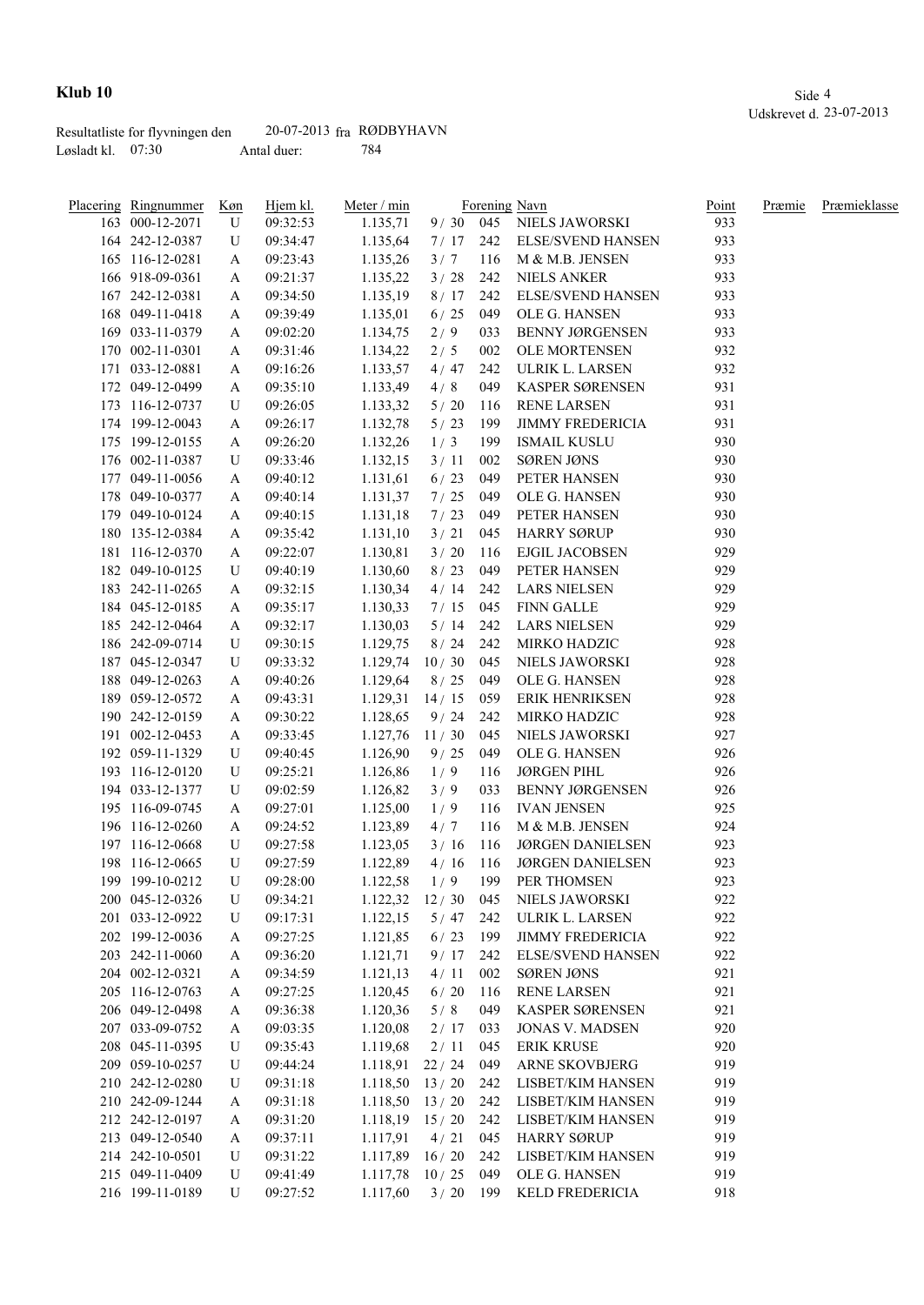|                     | Resultatliste for flyvningen den | $20-07-2013$ fra RØDBYHAVN |     |
|---------------------|----------------------------------|----------------------------|-----|
| Løsladt kl. $07:30$ |                                  | Antal duer:                | 784 |

| Placering Ringnummer | Køn    | Hjem kl. | Meter / min      |            |     | Forening Navn            | Point | Præmie | Præmieklasse |
|----------------------|--------|----------|------------------|------------|-----|--------------------------|-------|--------|--------------|
| 217 116-12-0813      | U      | 09:27:42 | 1.117,37         |            |     | 1/9 116 FREDDY NORDQUIST | 918   |        |              |
| 218 030-12-0664      | A      | 09:37:15 | 1.117,32         | 5/21       |     | 045 HARRY SØRUP          | 918   |        |              |
| 219 033-12-0437      | U      | 09:03:48 | 1.117,01         | 4/9        | 033 | <b>BENNY JØRGENSEN</b>   | 918   |        |              |
| 220 225-12-0823      | U      | 09:25:39 | 1.116,28         | 1/7        | 116 | LARS B. JENSEN           | 917   |        |              |
| 221 116-12-0709      | A      | 09:30:56 | 1.116,04         | 2/8        | 116 | FHINN & MONA             | 917   |        |              |
| 222 033-12-1378      | U      | 09:03:55 | 1.115,62         | 5/9        | 033 | <b>BENNY JØRGENSEN</b>   | 917   |        |              |
| 223 045-12-0056      | A      | 09:32:58 | 1.114,66         | 1/13       | 045 | <b>JOHNNI PEDERSEN</b>   | 916   |        |              |
| 224 049-12-0014      | A      | 09:42:29 | 1.112,11         | 9/23       | 049 | PETER HANSEN             | 914   |        |              |
| 225 918-12-0348      | U      | 09:23:58 | 1.111,81         | 4/28       | 242 | <b>NIELS ANKER</b>       | 914   |        |              |
| 225 033-12-0855      | A      | 09:18:31 | 1.111,81         | 6/47       | 242 | ULRIK L. LARSEN          | 914   |        |              |
| 227 049-12-0500      | U      | 09:37:39 | 1.111,44         | 6/8        | 049 | KASPER SØRENSEN          | 913   |        |              |
| 228 225-12-0653      | U      | 09:38:00 | 1.110,77         | 6/21       | 045 | <b>HARRY SØRUP</b>       | 913   |        |              |
| 229 049-12-0366      | U      | 09:40:40 | 1.110,73         | 2/3        | 049 | STEEN SIMON STARC        | 913   |        |              |
| 230 116-11-0873      | U      | 09:26:14 | 1.110,71         | 2/16       | 116 | ARIF ERKUL               | 913   |        |              |
| 231 225-12-0670      | U      | 09:38:02 | 1.110,48         | 7/21       | 045 | HARRY SØRUP              | 913   |        |              |
| 232 013-12-1074      | U      | 09:28:29 | 1.110,07         | 1/9        | 116 | <b>AXEL PETERSEN</b>     | 912   |        |              |
| 233 225-12-0824      | U      | 09:26:18 | 1.110,04         | 2/7        | 116 | LARS B. JENSEN           | 912   |        |              |
| 234 116-12-0766      | U      | 09:28:32 | 1.109,90         | 7/20       | 116 | <b>RENE LARSEN</b>       | 912   |        |              |
| 235 116-11-0867      | U      | 09:32:25 | 1.109,75         | 10/24      | 242 | MIRKO HADZIC             | 912   |        |              |
| 236 242-07-0242      | A      | 09:37:44 | 1.109,41         | 10/17      | 242 | <b>ELSE/SVEND HANSEN</b> | 912   |        |              |
| 237 049-11-0315      | U      | 09:40:52 | 1.109,39         | 8/17       | 049 | <b>TEAM LENTZ</b>        | 912   |        |              |
| 238 116-09-0756      | A      | 09:28:42 | 1.109,04         | 2/9        | 116 | <b>IVAN JENSEN</b>       | 911   |        |              |
| 239 242-11-0076      | U      | 09:32:31 | 1.108,84         | 11/24      | 242 | MIRKO HADZIC             | 911   |        |              |
| 240 059-11-1081      | A      | 09:38:01 | 1.108,26         | 7/8        | 049 | KASPER SØRENSEN          | 911   |        |              |
| 241 049-11-0449      | A      | 09:43:04 | 1.107,28         | 11/25      | 049 | OLE G. HANSEN            | 910   |        |              |
| 242 049-11-0067      | A      | 09:43:05 | 1.107,10         | 10/23      | 049 | PETER HANSEN             | 910   |        |              |
| 243 033-12-0055      | U      | 09:04:41 | 1.107,07         | 3/17       | 033 | <b>JONAS V. MADSEN</b>   | 910   |        |              |
| 244 122-11-3515      | U      | 09:29:41 | 1.106,83         | 5/13       | 199 | KAJ JACOBSEN             | 910   |        |              |
| 245 045-12-0298      | U      | 09:37:57 | 1.106,78         | 8/15       | 045 | FINN GALLE               | 910   |        |              |
| 246 049-11-0061      | A      | 09:43:09 | 1.106,54         | 11/23      | 049 | PETER HANSEN             | 909   |        |              |
| 247 045-12-0322      | U      | 09:36:08 | $1.106,45$ 13/30 |            | 045 | NIELS JAWORSKI           | 909   |        |              |
| 248 242-11-0330      | A      | 09:32:38 | $1.106,34$ 17/20 |            |     | 242 LISBET/KIM HANSEN    | 909   |        |              |
| 249 918-12-0844      | U      | 09:24:32 | 1.106,31         | 5/28       |     | 242 NIELS ANKER          | 909   |        |              |
| 250 116-12-0760      | U      | 09:29:07 | 1.104,46         |            |     | 8 / 20 116 RENE LARSEN   | 908   |        |              |
| 251 116-12-0360      | U      | 09:24:48 | 1.104,38         | 4/20       | 116 | EJGIL JACOBSEN           | 908   |        |              |
| 252 225-12-0900      | U      | 09:26:54 | 1.104,35         | 3/7        | 116 | LARS B. JENSEN           | 908   |        |              |
| 253 049-12-0402      | U      | 09:41:29 | 1.104,19         | $9/17$ 049 |     | TEAM LENTZ               | 907   |        |              |
| 254 004-12-0194      | U      | 09:29:10 | 1.104,00         | 9/20       | 116 | <b>RENE LARSEN</b>       | 907   |        |              |
| 255 049-12-0320      | U      | 09:43:28 | 1.103,87         | 1/10       | 049 | <b>ERIK HANSEN</b>       | 907   |        |              |
| 256 918-12-0839      | A      | 09:24:48 | 1.103,74         | 6/28       | 242 | NIELS ANKER              | 907   |        |              |
| 257 059-11-1322      | A      | 09:43:36 | 1.102,86         | 12/25      | 049 | OLE G. HANSEN            | 906   |        |              |
| 258 116-12-0212      | U      | 09:32:23 | 1.102,81         | 3/8        | 116 | <b>FHINN &amp; MONA</b>  | 906   |        |              |
| 259 199-12-0387      | A      | 09:29:33 | 1.102,22         | 5/12       | 199 | LAYTH&THAER AL RO        | 906   |        |              |
| 260 116-11-0118      | A      | 09:29:23 | 1.101,73         | $4/12$ 116 |     | KJELD & BERILL           | 905   |        |              |
| 261 116-12-0747      | U      | 09:29:26 | 1.101,54         | 10/20      | 116 | <b>RENE LARSEN</b>       | 905   |        |              |
| 262 199-12-0366      | A      | 09:29:39 | 1.101,30         | $6/12$ 199 |     | LAYTH&THAER AL RO        | 905   |        |              |
| 263 199-12-0116      | A      | 09:29:37 | 1.101,25         | 4/20       | 199 | KELD FREDERICIA          | 905   |        |              |
| 264 116-12-0830      | A      | 09:29:27 | 1.101,11         | 5/12       | 116 | KJELD & BERILL           | 905   |        |              |
| 265 199-12-0013      | U      | 09:29:39 | 1.100,91         | 7/23       | 199 | <b>JIMMY FREDERICIA</b>  | 905   |        |              |
| 266 199-12-0029      |        | 09:29:40 | 1.100,76         | 8/23       | 199 | <b>JIMMY FREDERICIA</b>  | 905   |        |              |
| 267 049-12-0187      | A<br>U | 09:43:52 | 1.100,67         | 13/25      | 049 | OLE G. HANSEN            | 905   |        |              |
|                      |        |          |                  |            |     |                          | 904   |        |              |
| 268 199-12-0167      | A      | 09:29:42 | 1.100,48         | 5/20       | 199 | KELD FREDERICIA          |       |        |              |
| 269 199-12-0019      | A      | 09:29:42 | 1.100,45         | 9/23       | 199 | <b>JIMMY FREDERICIA</b>  | 904   |        |              |
| 270 116-12-0157      | U      | 09:28:09 | 1.100,16         | 2/9        | 116 | <b>JØRGEN PIHL</b>       | 904   |        |              |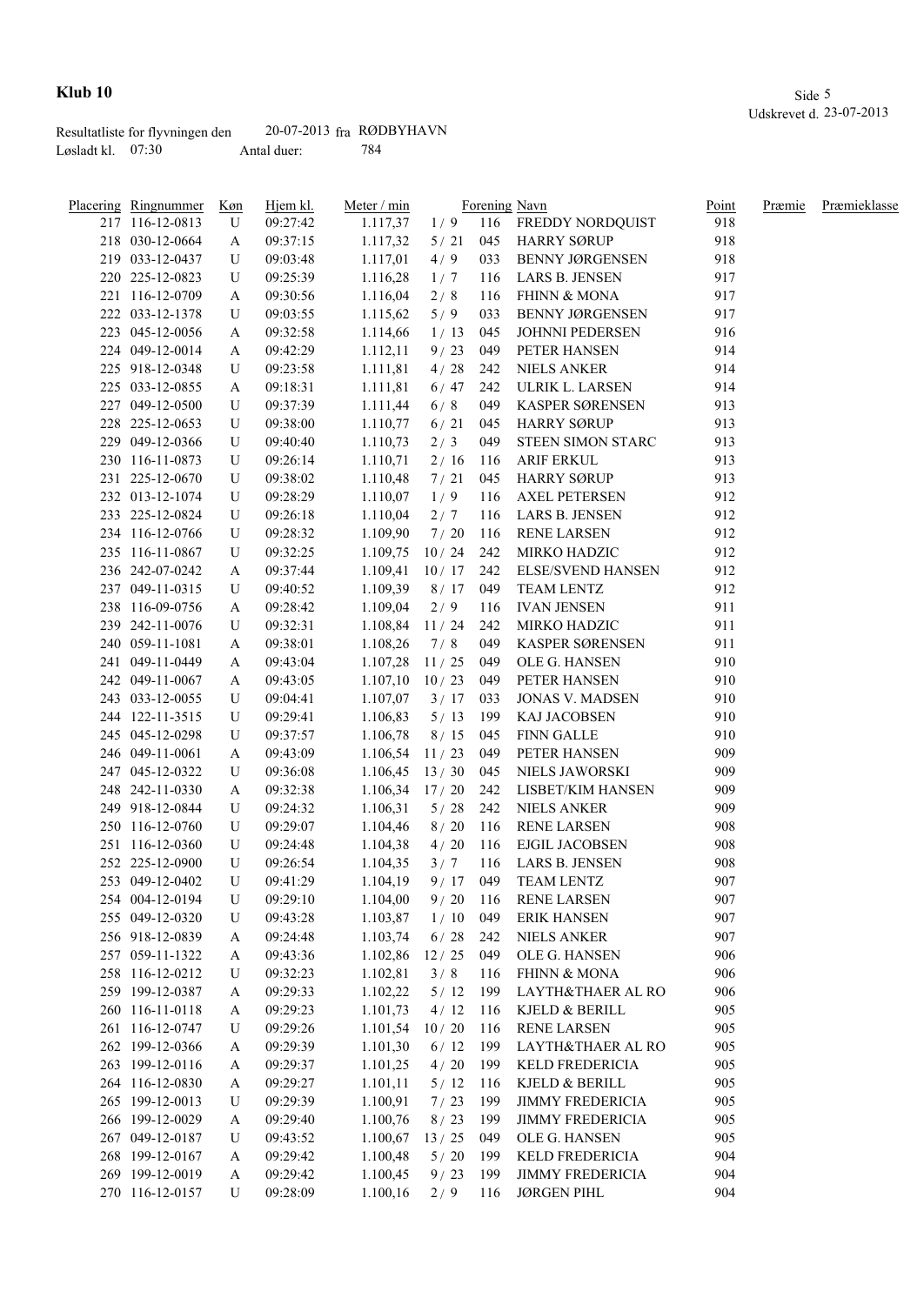|                     | Resultatliste for flyvningen den | $20-07-2013$ fra RØDBYHAVN |     |
|---------------------|----------------------------------|----------------------------|-----|
| Løsladt kl. $07:30$ |                                  | Antal duer:                | 784 |

| Placering Ringnummer | Køn | Hjem kl. | Meter / min            |              |     | Forening Navn            | Point | Præmie | Præmieklasse |
|----------------------|-----|----------|------------------------|--------------|-----|--------------------------|-------|--------|--------------|
| 271 049-12-0438      | A   | 09:41:58 | 1.100,15               |              |     | 10 / 17 049 TEAM LENTZ   | 904   |        |              |
| 272 915-12-7366      | A   | 09:47:05 | 1.099,96               | 1/5          | 059 | JØRGEN HAUGE             | 904   |        |              |
| 273 033-12-0382      | A   | 09:03:11 | 1.099,66               | 1/10         | 033 | <b>FINN NIELSEN</b>      | 904   |        |              |
| 274 116-12-0153      | U   | 09:28:13 | 1.099,54               | 3/9          | 116 | <b>JØRGEN PIHL</b>       | 904   |        |              |
| 275 002-10-0445      | U   | 09:35:04 | 1.099,44               | 1/2          | 002 | <b>GEORGES BOGIATZIS</b> | 903   |        |              |
| 276 199-12-0034      | A   | 09:29:50 | 1.099,23               | 10/23        | 199 | <b>JIMMY FREDERICIA</b>  | 903   |        |              |
| 277 918-12-0344      | U   | 09:25:19 | 1.098,79               | 7/28         | 242 | <b>NIELS ANKER</b>       | 903   |        |              |
| 278 116-12-0321      | A   | 09:29:44 | 1.098,51               | 6/12         | 116 | KJELD & BERILL           | 903   |        |              |
| 279 049-12-0534      | U   | 09:39:28 | 1.098,19               | 8/21         | 045 | <b>HARRY SØRUP</b>       | 902   |        |              |
| 280 116-12-0029      | A   | 09:29:47 | 1.097,93               | 2/9          | 116 | FREDDY NORDQUIST         | 902   |        |              |
| 281 116-12-0496      | A   | 09:28:17 | 1.097,92               | 1/11         | 116 | <b>SØREN LARSEN</b>      | 902   |        |              |
| 282 199-12-0120      | U   | 09:30:00 | 1.097,73               | 6/20         | 199 | KELD FREDERICIA          | 902   |        |              |
| 282 199-11-0211      | U   | 09:30:00 | 1.097,73               | 6/20         | 199 | <b>KELD FREDERICIA</b>   | 902   |        |              |
| 284 045-11-0381      | U   | 09:38:15 | 1.097,56               | 3/11         | 045 | <b>ERIK KRUSE</b>        | 902   |        |              |
| 285 049-12-0543      | A   | 09:39:35 | 1.097,20               | 9/21         | 045 | <b>HARRY SØRUP</b>       | 902   |        |              |
| 285 030-12-0643      | U   | 09:39:35 | 1.097,20               | 9/21         | 045 | <b>HARRY SØRUP</b>       | 902   |        |              |
| 287 116-12-0989      | A   | 09:29:56 | 1.096,65               | 2/9          | 116 | <b>AXEL PETERSEN</b>     | 901   |        |              |
| 288 033-11-1003      | U   | 09:20:02 | 1.096,49               | 7/47         | 242 | ULRIK L. LARSEN          | 901   |        |              |
| 289 199-11-0125      | U   | 09:30:10 | 1.096,33               | 5/12         | 199 | THERGAM-AL-HUIO          | 901   |        |              |
| 289 199-12-0280      | A   | 09:30:10 | 1.096,33               | 5/12         | 199 | THERGAM-AL-HUIO          | 901   |        |              |
| 291 116-11-0467      | A   | 09:25:39 | 1.096,26               | 5/20         | 116 | EJGIL JACOBSEN           | 901   |        |              |
| 292 033-12-0875      | U   | 09:20:04 | 1.096,15               | 8/47         | 242 | ULRIK L. LARSEN          | 901   |        |              |
| 293 033-12-0874      | A   | 09:20:05 | 1.095,99               | 9/47         | 242 | ULRIK L. LARSEN          | 901   |        |              |
| 294 225-12-0882      | U   | 09:27:48 | 1.095,91               | 4/7          | 116 | LARS B. JENSEN           | 901   |        |              |
| 295 045-12-0272      | A   | 09:39:45 | 1.095,79               | 11/21        | 045 | <b>HARRY SØRUP</b>       | 900   |        |              |
| 296 045-12-0269      | A   | 09:37:25 | 1.095,37               | 5/10         | 045 | <b>BJARNE JANIK</b>      | 900   |        |              |
| 297 033-12-0894      |     | 09:20:13 | 1.094,66               | 10/47        | 242 | ULRIK L. LARSEN          | 900   |        |              |
| 298 045-12-0143      | A   |          |                        | 2/13         | 045 | <b>JOHNNI PEDERSEN</b>   | 900   |        |              |
|                      | A   | 09:35:13 | 1.094,63               |              |     | <b>JIMMY FREDERICIA</b>  | 899   |        |              |
| 299 199-12-0048      | A   | 09:30:21 | 1.094,51               | 11/23        | 199 |                          | 899   |        |              |
| 299 116-12-0258      | U   | 09:27:57 | 1.094,51               | 5/7          | 116 | LARS B. JENSEN           |       |        |              |
| 301 049-12-0518      | A   | 09:39:55 | 1.094,39               | 12/21        | 045 | <b>HARRY SØRUP</b>       | 899   |        |              |
| 302 199-12-0140      | U   | 09:30:24 | 1.094,09               | 8/20         | 199 | KELD FREDERICIA          | 899   |        |              |
| 303 030-12-0652      | U   | 09:39:58 | 1.093,97               | 13/21        | 045 | <b>HARRY SØRUP</b>       | 899   |        |              |
| 304 033-12-0003      | U   | 09:05:51 | 1.093,59               | 4/17         | 033 | <b>JONAS V. MADSEN</b>   | 899   |        |              |
| 305 199-07-0238      | A   | 09:30:31 | 1.093,03               | 9/20         | 199 | KELD FREDERICIA          | 898   |        |              |
| 306 033-11-1413      | A   | 09:05:57 | 1.092,45               | 5/17         | 033 | <b>JONAS V. MADSEN</b>   | 898   |        |              |
| 307 033-11-0351      | A   | 09:08:32 | 1.091,83               | 1/4          | 033 | <b>TEAM NIELSEN</b>      | 897   |        |              |
| 308 033-12-0359      | A   | 09:08:07 | 1.091,18               | 1/11         | 033 | PREBEN K.PETERSEN        | 897   |        |              |
| 309 033-12-0779      | A   | 09:20:41 | 1.090,05               | $11/47$ 242  |     | ULRIK L. LARSEN          | 896   |        |              |
| 310 918-12-0364      | U   | 09:26:20 | 1.089,19               | $8 / 28$ 242 |     | <b>NIELS ANKER</b>       | 895   |        |              |
| 311 049-10-0517      | U   | 09:45:17 | 1.089,14               | 14/25        | 049 | OLE G. HANSEN            | 895   |        |              |
| 312 059-12-0667      | A   | 09:48:30 | 1.088,66               | 4/4          | 059 | KIM HOLGERSEN            | 895   |        |              |
| 313 199-12-0287      | U   | 09:31:05 | 1.088,03               | 7/12         | 199 | THERGAM-AL-HUIO          | 894   |        |              |
| 314 049-11-0062      | A   | 09:45:25 | 1.088,02               | 12/23        | 049 | PETER HANSEN             | 894   |        |              |
| 315 002-12-0454      | A   | 09:38:18 | 1.087,76               | 14/30        | 045 | NIELS JAWORSKI           | 894   |        |              |
| 316 116-11-0853      | A   | 09:35:02 | 1.087,62               | 2/8          | 116 | P. CHRISTOPHERSEN        | 894   |        |              |
| 317 199-11-0127      | A   | 09:31:08 | 1.087,58               | 8/12         | 199 | THERGAM-AL-HUIO          | 894   |        |              |
| 318 116-10-0593      | A   | 09:31:03 | 1.087,51               | 3/9          | 116 | <b>IVAN JENSEN</b>       | 894   |        |              |
| 319 199-12-0524      | U   | 09:31:52 | 1.087,00               | 6/13         | 199 | KAJ JACOBSEN             | 893   |        |              |
| 320 049-12-0329      | U   | 09:45:35 | 1.086,64               | 2/10         | 049 | <b>ERIK HANSEN</b>       | 893   |        |              |
| 321 002-12-0589      | U   | 09:38:59 | 1.086,36               | 5/11         | 002 | SØREN JØNS               | 893   |        |              |
| 322 002-12-0552      | A   | 09:39:01 | 1.086,08               | 6/11         | 002 | SØREN JØNS               | 893   |        |              |
| 323 049-12-0418      | A   | 09:43:44 | 1.085,61               | 11/17        | 049 | TEAM LENTZ               | 892   |        |              |
| 324 033-10-0723      | U   | 09:21:10 | $1.085,31$ $12/47$ 242 |              |     | ULRIK L. LARSEN          | 892   |        |              |
|                      |     |          |                        |              |     |                          |       |        |              |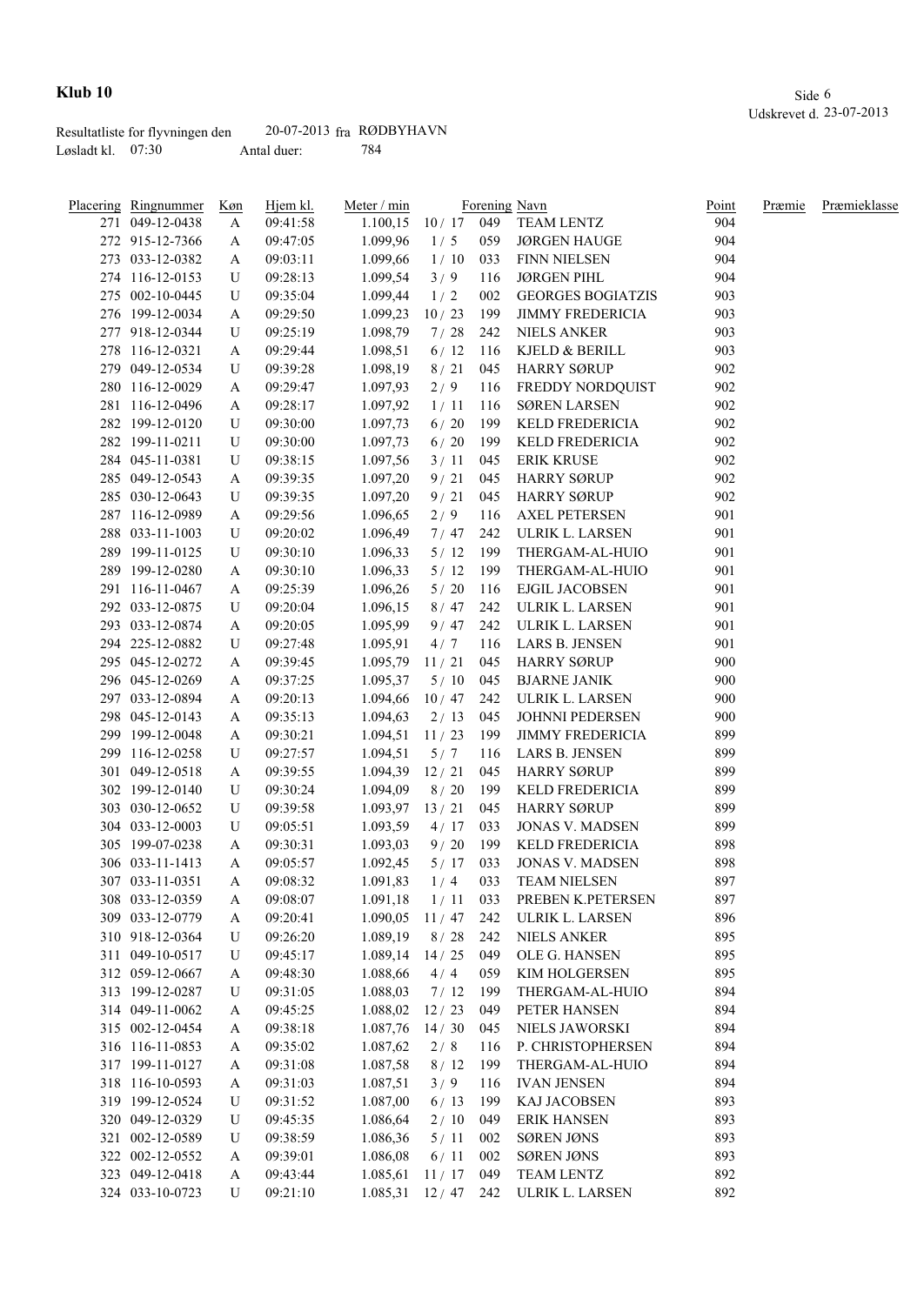|                     | Resultatliste for flyvningen den | $20-07-2013$ fra RØDBYHAVN |     |
|---------------------|----------------------------------|----------------------------|-----|
| Løsladt kl. $07:30$ |                                  | Antal duer:                | 784 |

| <b>Placering Ringnummer</b> | <u>Køn</u> | Hjem kl. | Meter / min        |       |     | Forening Navn                        | Point | Præmie | Præmieklasse |
|-----------------------------|------------|----------|--------------------|-------|-----|--------------------------------------|-------|--------|--------------|
| 325 033-11-1156             | A          | 09:21:13 |                    |       |     | 1.084,82 13 / 47 242 ULRIK L. LARSEN | 891   |        |              |
| 326 000-12-1256             | U          | 09:43:51 | $1.084,67$ 12/17   |       |     | 049 TEAM LENTZ                       | 891   |        |              |
| 327 116-08-0267             | A          | 09:31:20 | 1.084,29           | 11/20 | 116 | <b>RENE LARSEN</b>                   | 891   |        |              |
| 328 049-12-0459             | A          | 09:39:14 | 1.084,26           | 7/11  | 002 | <b>SØREN JØNS</b>                    | 891   |        |              |
| 329 049-12-0482             | U          | 09:37:23 | 1.084,21           | 3/5   | 002 | <b>OLE MORTENSEN</b>                 | 891   |        |              |
| 330 033-11-1137             | A          | 09:21:17 | 1.084,17           | 14/47 | 242 | ULRIK L. LARSEN                      | 891   |        |              |
| 331 059-11-1053             | A          | 09:49:06 | 1.084,06           | 4/4   | 059 | <b>TOBIAS BAUER</b>                  | 891   |        |              |
| 332 116-12-0988             | A          | 09:31:24 | 1.083,40           | 3/9   | 116 | <b>AXEL PETERSEN</b>                 | 890   |        |              |
| 333 116-12-0357             | A          | 09:27:03 | 1.083,15           | 6/20  | 116 | EJGIL JACOBSEN                       | 890   |        |              |
| 334 199-12-0073             | A          | 09:32:22 | 1.082,56           | 7/13  | 199 | KAJ JACOBSEN                         | 890   |        |              |
| 335 116-12-0622             | U          | 09:32:24 | 1.082,38           | 5/16  | 116 | <b>JØRGEN DANIELSEN</b>              | 889   |        |              |
| 336 242-11-0036             | U          | 09:40:56 | 1.082,30           | 11/17 | 242 | <b>ELSE/SVEND HANSEN</b>             | 889   |        |              |
| 337 033-12-0888             | U          | 09:21:30 | 1.082,06           | 15/47 | 242 | ULRIK L. LARSEN                      | 889   |        |              |
| 338 116-12-0992             | A          | 09:35:42 | 1.081,85           | 3/8   | 116 | P. CHRISTOPHERSEN                    | 889   |        |              |
| 339 045-10-0202             | U          | 09:40:11 | 1.081,26           | 4/11  | 045 | <b>ERIK KRUSE</b>                    | 889   |        |              |
| 340 116-12-0672             | U          | 09:32:32 | 1.081,20           | 6/16  | 116 | <b>JØRGEN DANIELSEN</b>              | 889   |        |              |
| 341 242-12-0349             | U          | 09:30:44 | 1.081,10           | 1/7   | 242 | LUCAS KRAMHØFT                       | 888   |        |              |
| 342 045-12-0134             | A          | 09:40:14 | 1.080,84           | 5/11  | 045 | <b>ERIK KRUSE</b>                    | 888   |        |              |
| 342 116-04-0548             | A          | 09:29:35 | 1.080,84           | 1/10  | 116 | MARTIN B. JENSEN                     | 888   |        |              |
| 344 033-12-1381             | A          | 09:06:59 | 1.080,35           | 6/9   | 033 | <b>BENNY JØRGENSEN</b>               | 888   |        |              |
| 345 045-09-0360             | U          | 09:41:09 | 1.079,77           | 9/15  | 045 | <b>FINN GALLE</b>                    | 887   |        |              |
| 346 116-12-0478             | U          | 09:32:46 | 1.079,14           | 7/16  | 116 | JØRGEN DANIELSEN                     | 887   |        |              |
| 347 199-12-0377             | U          | 09:32:10 | 1.078,61           | 7/12  |     | 199 LAYTH&THAER AL RO                | 886   |        |              |
| 348 199-12-0360             |            | 09:32:14 | 1.078,02           | 8/12  |     | 199 LAYTH&THAER AL RO                | 886   |        |              |
|                             | A          |          |                    |       |     |                                      |       |        |              |
| 349 000-12-2059             | A          | 09:38:12 | 1.077,30           | 4/5   | 002 | OLE MORTENSEN                        | 885   |        |              |
| 350 116-12-0361             | U          | 09:27:45 | 1.076,71           | 7/20  |     | 116 EJGIL JACOBSEN                   | 885   |        |              |
| 351 000-12-2280             | A          | 09:07:22 | 1.076,56           | 6/17  | 033 | <b>JONAS V. MADSEN</b>               | 885   |        |              |
| 352 199-11-0483             | A          | 09:32:25 | 1.076,41           | 9/12  | 199 | LAYTH&THAER AL RO                    | 885   |        |              |
| 353 116-08-0022             | A          | 09:32:18 | 1.076,40           | 4/9   | 116 | IVAN JENSEN                          | 885   |        |              |
| 354 199-12-0186             | U          | 09:32:23 | 1.076,28           | 2/3   | 199 | ISMAIL KUSLU                         | 884   |        |              |
| 355 116-11-0925             | U          | 09:30:00 | 1.075,84           | 3/16  | 116 | <b>ARIF ERKUL</b>                    | 884   |        |              |
| 356 002-12-0307             | A          | 09:37:53 | 1.075,22           | 2/2   | 002 | <b>GEORGES BOGIATZIS</b>             | 884   |        |              |
| 357 045-10-0191             | A          | 09:41:44 | 1.074,99           | 10/15 | 045 | <b>FINN GALLE</b>                    | 883   |        |              |
| 358 116-10-0111             | A          | 09:32:29 | 1.074,11           | 12/20 | 116 | <b>RENE LARSEN</b>                   | 883   |        |              |
| 359 045-12-0098             | A          | 09:39:57 | $1.073,95$ 15/30   |       | 045 | NIELS JAWORSKI                       | 883   |        |              |
| 360 116-10-0137             | U          | 09:31:03 | 1.073,80           | 4/9   | 116 | <b>JØRGEN PIHL</b>                   | 882   |        |              |
| 361 199-11-0129             | A          | 09:32:42 | 1.073,70           |       |     | 9/12 199 THERGAM-AL-HUIO             | 882   |        |              |
| 362 116-12-0735             | A          | 09:32:33 | 1.073,52           | 13/20 | 116 | <b>RENE LARSEN</b>                   | 882   |        |              |
| 363 000-12-1853             | A          | 09:40:02 | 1.073,33           | 6/10  | 045 | <b>BJARNE JANIK</b>                  | 882   |        |              |
| 364 116-12-0458             | U          | 09:36:44 | 1.073,03           | 4/8   | 116 | P. CHRISTOPHERSEN                    | 882   |        |              |
| 365 049-07-0222             | U          | 09:47:19 | 1.072,97           | 13/23 | 049 | PETER HANSEN                         | 882   |        |              |
| 366 199-10-0251             | U          | 09:33:28 | 1.072,91           | 8/13  | 199 | KAJ JACOBSEN                         | 882   |        |              |
| 367 918-12-0827             | A          | 09:28:08 | 1.072,60           | 9/28  | 242 | <b>NIELS ANKER</b>                   | 881   |        |              |
| 368 242-12-0171             | A          | 09:36:45 | 1.071,81           | 12/24 | 242 | MIRKO HADZIC                         | 881   |        |              |
| 369 116-12-0757             | A          | 09:32:45 | 1.071,77           | 14/20 | 116 | <b>RENE LARSEN</b>                   | 881   |        |              |
| 370 242-12-0152             | A          | 09:36:47 | 1.071,53           | 13/24 | 242 | MIRKO HADZIC                         | 881   |        |              |
| 371 116-12-0317             | A          | 09:30:30 | 1.071,35           | 5/7   | 116 | M & M.B. JENSEN                      | 880   |        |              |
| 372 225-12-1011             | A          | 09:32:48 | 1.071,34           | 15/20 | 116 | <b>RENE LARSEN</b>                   | 880   |        |              |
| 373 242-12-0311             | A          | 09:38:59 | 1.071,33           | 6/14  | 242 | <b>LARS NIELSEN</b>                  | 880   |        |              |
| 374 242-12-0162             | A          | 09:36:49 | $1.071,24$ 14 / 24 |       | 242 | MIRKO HADZIC                         | 880   |        |              |
| 375 242-10-0486             | A          | 09:36:52 | $1.070,82$ 15 / 24 |       | 242 | MIRKO HADZIC                         | 880   |        |              |
| 376 199-12-0117             | U          | 09:33:01 | 1.070,81           | 10/20 | 199 | KELD FREDERICIA                      | 880   |        |              |
| 377 242-12-0166             | A          | 09:36:54 | $1.070,54$ 16 / 24 |       | 242 | MIRKO HADZIC                         | 880   |        |              |
| 378 049-12-0115             | A          | 09:45:10 | 1.070,36           | 2/8   | 049 | <b>SUSAN &amp; STEEN</b>             | 880   |        |              |
|                             |            |          |                    |       |     |                                      |       |        |              |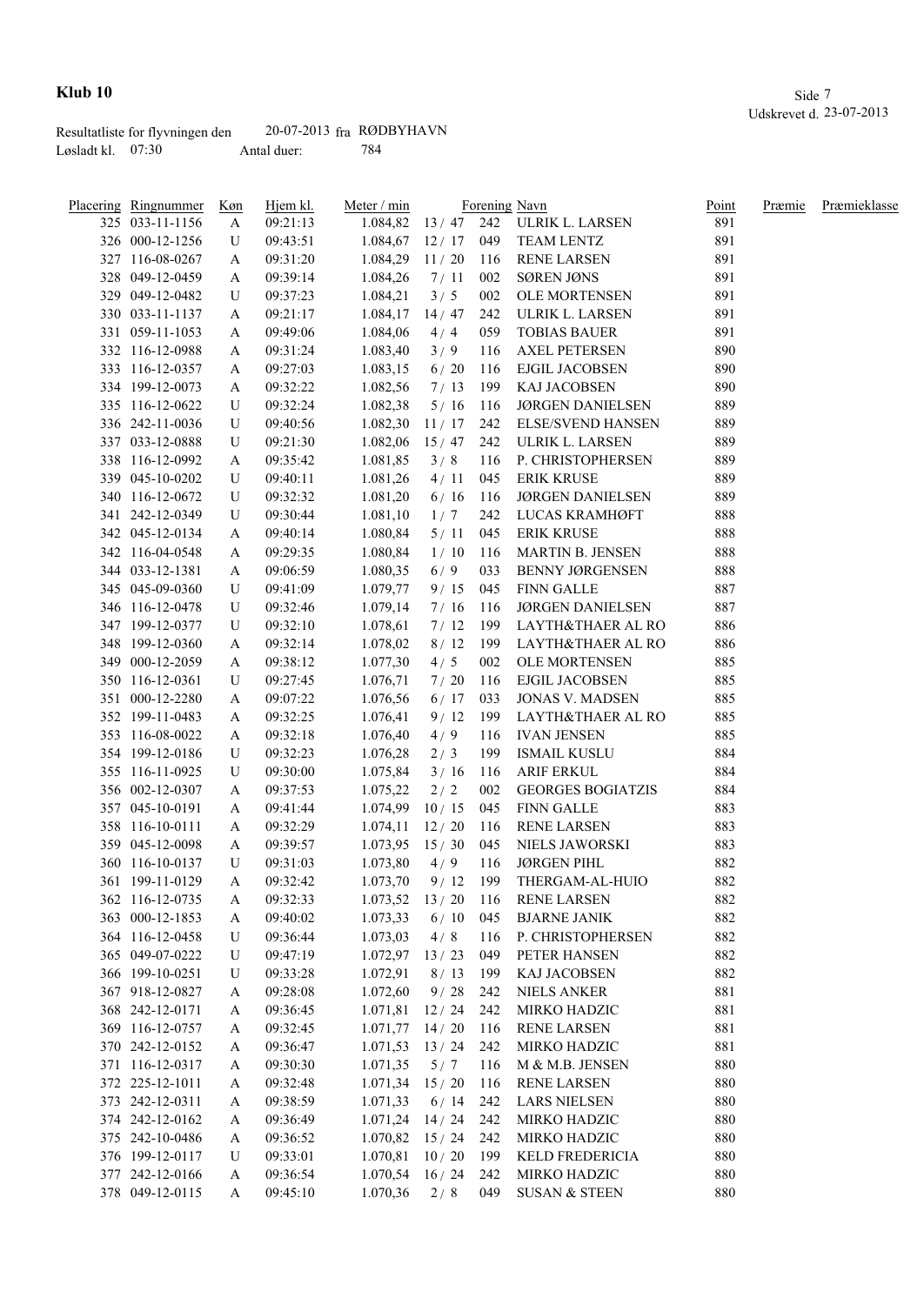|                     | Resultatliste for flyvningen den | $20-07-2013$ fra RØDBYHAVN |     |
|---------------------|----------------------------------|----------------------------|-----|
| Løsladt kl. $07:30$ |                                  | Antal duer:                | 784 |

| Placering Ringnummer | Køn | Hjem kl. | Meter / min                       |             |       | Forening Navn                        | Point | Præmie | Præmieklasse |
|----------------------|-----|----------|-----------------------------------|-------------|-------|--------------------------------------|-------|--------|--------------|
| 379 199-12-0432      | U   | 09:31:45 | 1.069,77                          | 1/6         |       | 199 GUNNER FOGTMANN                  | 879   |        |              |
| 379 002-12-0581      | U   | 09:40:59 | 1.069,77                          | 8/11        | 002   | SØREN JØNS                           | 879   |        |              |
| 381 116-12-0741      | U   | 09:33:01 | 1.069,45                          | 16/20       |       | 116 RENE LARSEN                      | 879   |        |              |
| 382 116-12-0698      | U   | 09:36:15 | 1.069,04                          | 4/8         | 116   | <b>FHINN &amp; MONA</b>              | 879   |        |              |
| 383 116-12-0696      | A   | 09:36:20 | 1.068,33                          | 5/8         | 116   | FHINN & MONA                         | 878   |        |              |
| 384 033-12-0372      | A   | 09:10:13 | 1.068,32                          | 2/11        | 033   | PREBEN K.PETERSEN                    | 878   |        |              |
| 385 013-12-1001      | U   | 09:32:13 | 1.067,98                          | 2/7         | 242   | LUCAS KRAMHØFT                       | 878   |        |              |
| 386 116-12-0500      | A   | 09:31:37 | 1.067,83                          | 2/11        | 116   | <b>SØREN LARSEN</b>                  | 878   |        |              |
| 387 116-12-0488      | U   | 09:31:38 | 1.067,68                          | 3/11        | 116   | <b>SØREN LARSEN</b>                  | 877   |        |              |
| 388 242-11-0319      | U   | 09:37:06 | 1.067,46                          | 18/20       |       | 242 LISBET/KIM HANSEN                | 877   |        |              |
| 389 116-08-0318      | U   | 09:33:15 | 1.067,16                          | $7/12$ 116  |       | KJELD & BERILL                       | 877   |        |              |
| 390 116-12-0096      | U   | 09:31:07 | 1.067,15                          | $2/10$ 116  |       | <b>MARTIN B. JENSEN</b>              | 877   |        |              |
| 391 033-10-0571      | A   | 09:06:04 | 1.066,66                          | 2/10        | 033   | <b>FINN NIELSEN</b>                  | 877   |        |              |
| 392 033-11-0591      | A   | 09:06:05 | 1.066,47                          | 3/10        | 033   | <b>FINN NIELSEN</b>                  | 876   |        |              |
| 393 033-12-0413      | U   | 09:08:15 | 1.066,42                          | 7/9         | 033   | <b>BENNY JØRGENSEN</b>               | 876   |        |              |
| 394 033-12-0835      | U   | 09:23:09 | 1.066,28                          | 16/47       | 242   | ULRIK L. LARSEN                      | 876   |        |              |
| 395 059-11-1118      | U   | 09:51:29 | 1.065,72                          | 15/15       | 059   | <b>ERIK HENRIKSEN</b>                | 876   |        |              |
| 396 199-12-0049      | A   | 09:33:39 | $1.065,67$ 10 / 12                |             | 199   | LAYTH&THAER AL RO                    | 876   |        |              |
| 397 049-12-0539      | U   | 09:43:26 | 1.065,54                          | 14/21       | 045   | <b>HARRY SØRUP</b>                   | 876   |        |              |
| 398 116-10-0178      | A   | 09:33:29 | 1.065,15                          | 8/12        | 116   | KJELD & BERILL                       | 875   |        |              |
| 399 049-12-0007      | U   | 09:48:29 | 1.063,93                          | 14/23       | 049   | PETER HANSEN                         | 874   |        |              |
| 400 033-12-0010      | U   | 09:08:32 | 1.063,81                          | 7 / 17      | 033   | <b>JONAS V. MADSEN</b>               | 874   |        |              |
| 401 116-11-0852      | A   | 09:37:53 | 1.063,38                          | 5/8         | 116   | P. CHRISTOPHERSEN                    | 874   |        |              |
| 402 116-12-0865      | U   | 09:34:38 | 1.062,98                          | 8/16        | 116   | <b>JØRGEN DANIELSEN</b>              | 874   |        |              |
| 403 116-12-0752      | A   | 09:33:50 | 1.062,03                          | 2/4         | 116   | OLE & CARSTEN                        | 873   |        |              |
| 404 156-07-1463      | U   | 09:31:44 | 1.061,75                          | 3 / 10      | 116   | MARTIN B. JENSEN                     | 873   |        |              |
| 405 116-12-0866      | U   | 09:34:47 | 1.061,70                          | 9/16        | 116   | JØRGEN DANIELSEN                     | 872   |        |              |
| 406 122-09-1580      | A   | 09:46:47 | 1.061,41                          | 13/17       |       | 049 TEAM LENTZ                       | 872   |        |              |
| 407 225-12-0816      |     | 09:29:27 | 1.061,39                          | 8/20        | - 116 | EJGIL JACOBSEN                       | 872   |        |              |
| 408 918-12-0699      | A   |          |                                   | 10/28       |       | 242 NIELS ANKER                      | 872   |        |              |
|                      | A   | 09:29:24 | 1.061,22                          |             |       |                                      |       |        |              |
| 409 059-12-0556      | U   | 09:51:43 | 1.061,14                          | 23 / 24 049 |       | ARNE SKOVBJERG                       | 872   |        |              |
| 410 918-12-0356      | A   | 09:29:25 | $1.061,07$ 11/28                  |             | 242   | NIELS ANKER                          | 872   |        |              |
| 411 045-12-0221      | A   | 09:41:35 | 1.060,69                          | $7/10$ 045  |       | <b>BJARNE JANIK</b>                  | 872   |        |              |
| 412 116-10-0091      | U   | 09:34:04 | 1.060,40                          | $17/20$ 116 |       | RENE LARSEN                          | 871   |        |              |
| 412 049-11-0424      | A   | 09:48:57 | $1.060,40$ 15 / 25                |             | 049   | OLE G. HANSEN                        | 871   |        |              |
| 414 242-12-0304      | A   | 09:40:19 | 1.060,37                          |             |       | 7 / 14 242 LARS NIELSEN              | 871   |        |              |
| 415 033-12-0966      | U   | 09:23:47 |                                   |             |       | 1.060,35 17 / 47 242 ULRIK L. LARSEN | 871   |        |              |
| 416 116-12-0902      | U   | 09:34:58 | $1.060, 15 \quad 10/16 \quad 116$ |             |       | <b>JØRGEN DANIELSEN</b>              | 871   |        |              |
| 417 116-12-0682      | U   | 09:34:59 | $1.060,00$ $11/16$ $116$          |             |       | <b>JØRGEN DANIELSEN</b>              | 871   |        |              |
| 418 199-12-0011      | A   | 09:34:18 | $1.059,73$ $12 / 23$ 199          |             |       | <b>JIMMY FREDERICIA</b>              | 871   |        |              |
| 419 199-12-0041      | A   | 09:34:20 | $1.059,44$ $13 / 23$ 199          |             |       | <b>JIMMY FREDERICIA</b>              | 871   |        |              |
| 420 116-12-0908      | U   | 09:35:04 | $1.059,30$ $12/16$ 116            |             |       | <b>JØRGEN DANIELSEN</b>              | 871   |        |              |
| 421 242-12-0457      | A   | 09:40:27 | 1.059,29                          | 8/14        | 242   | <b>LARS NIELSEN</b>                  | 871   |        |              |
| 422 199-12-0003      | A   | 09:34:22 | 1.059,16                          | 14/23       | 199   | <b>JIMMY FREDERICIA</b>              | 870   |        |              |
| 422 199-12-0032      | A   | 09:34:22 | 1.059,16                          | 14/23       | 199   | <b>JIMMY FREDERICIA</b>              | 870   |        |              |
| 424 049-10-0514      | U   | 09:49:22 | 1.057,23                          | 16/25       | 049   | OLE G. HANSEN                        | 869   |        |              |
| 425 049-11-0450      | U   | 09:49:24 | 1.056,98                          | 17/25       | 049   | OLE G. HANSEN                        | 869   |        |              |
| 426 049-12-0031      | U   | 09:49:28 | 1.056,42                          | 15/23       | 049   | PETER HANSEN                         | 868   |        |              |
| 427 116-11-0179      | A   | 09:32:24 | 1.055,96                          | 4/10        | 116   | <b>MARTIN B. JENSEN</b>              | 868   |        |              |
| 428 242-12-0380      | A   | 09:44:15 | 1.055,56                          | 12/17       | 242   | <b>ELSE/SVEND HANSEN</b>             | 867   |        |              |
| 429 033-11-0019      | U   | 09:11:26 | 1.055,51                          | 3/11        | 033   | PREBEN K.PETERSEN                    | 867   |        |              |
| 430 002-11-0445      | U   | 09:42:47 | 1.055,27                          | 9/11        | 002   | SØREN JØNS                           | 867   |        |              |
| 431 049-12-0258      | A   | 09:49:46 | 1.054,20                          | 18/25       | 049   | OLE G. HANSEN                        | 866   |        |              |
| 432 242-12-0158      | A   | 09:38:56 | $1.053,66$ $17/24$ 242            |             |       | MIRKO HADZIC                         | 866   |        |              |
|                      |     |          |                                   |             |       |                                      |       |        |              |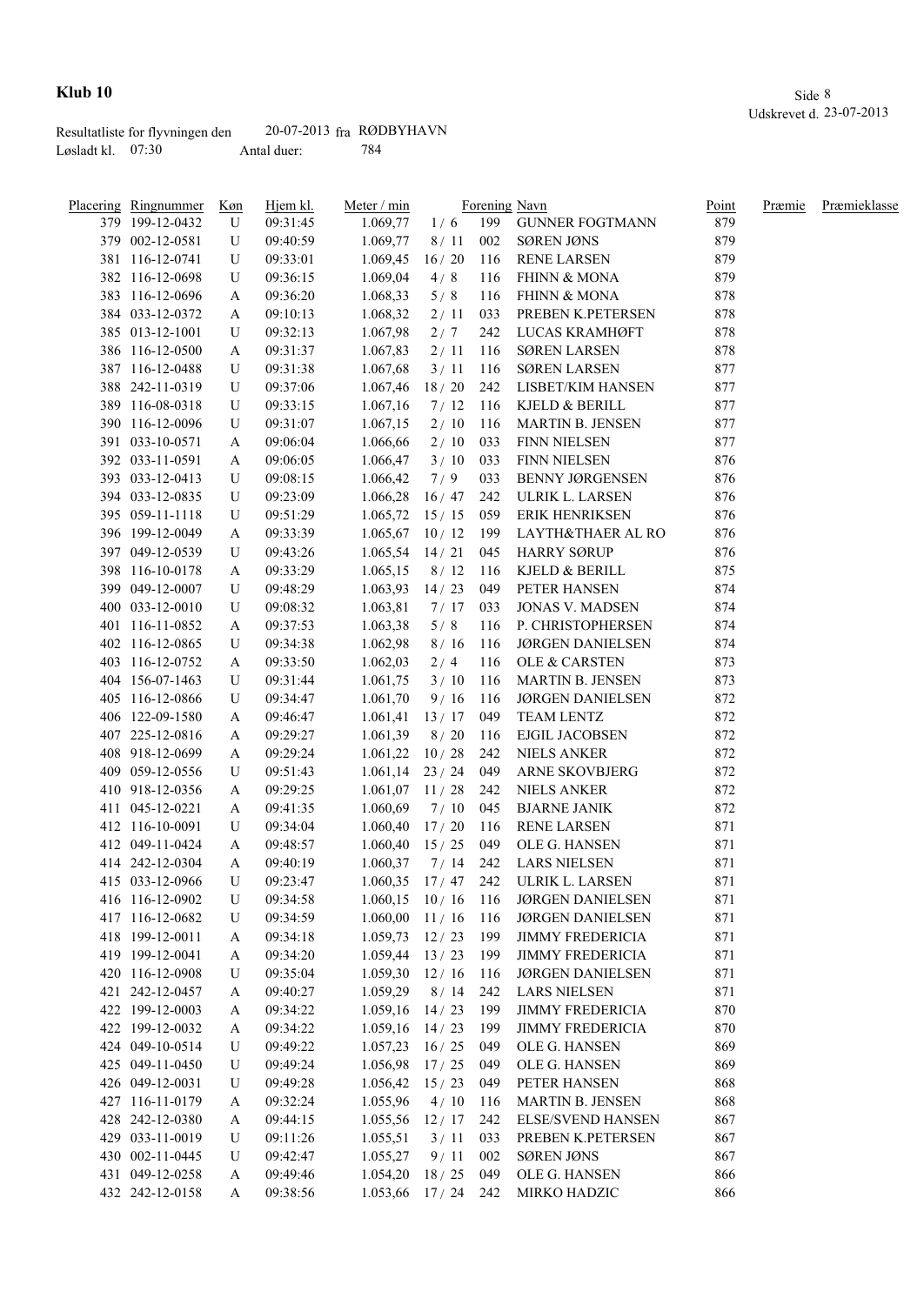|                     | Resultatliste for flyvningen den | $20-07-2013$ fra RØDBYHAVN |     |
|---------------------|----------------------------------|----------------------------|-----|
| Løsladt kl. $07:30$ |                                  | Antal duer:                | 784 |

| <u>Placering Ringnummer</u> | <u>Køn</u> | Hjem kl. | Meter / min        |             |     | Forening Navn                       | Point | Præmie | Præmieklasse |
|-----------------------------|------------|----------|--------------------|-------------|-----|-------------------------------------|-------|--------|--------------|
| 433 045-12-0329             | A          | 09:42:29 | 1.053,42           |             |     | 16 / 30 045 NIELS JAWORSKI          | 866   |        |              |
| 434 199-12-0437             | U          | 09:33:42 | 1.052,90           | 2/6         | 199 | <b>GUNNER FOGTMANN</b>              | 865   |        |              |
| 435 045-12-0123             | U          | 09:43:55 | 1.051,12           | 6/11        | 045 | <b>ERIK KRUSE</b>                   | 864   |        |              |
| 436 116-12-0794             | U          | 09:42:50 | 1.050,71           | 8/10        | 045 | <b>BJARNE JANIK</b>                 | 863   |        |              |
| 437 059-12-0743             | U          | 09:53:41 | 1.049,40           | 3/3         | 059 | <b>JØRN NYMAND</b>                  | 862   |        |              |
| 438 242-12-0325             | U          | 09:34:24 | 1.049,23           | 3/7         | 242 | LUCAS KRAMHØFT                      | 862   |        |              |
| 439 918-12-0371             | A          | 09:30:55 | $1.047,91$ 12/28   |             | 242 | <b>NIELS ANKER</b>                  | 861   |        |              |
| 440 199-12-0001             | A          | 09:35:45 | $1.047,54$ 11/20   |             | 199 | KELD FREDERICIA                     | 861   |        |              |
| 441 199-12-0121             | A          | 09:35:47 | $1.047,26$ 12/20   |             | 199 | KELD FREDERICIA                     | 861   |        |              |
| 442 199-12-0241             | U          | 09:35:48 | $1.047,24$ 10 / 12 |             | 199 | THERGAM-AL-HUIO                     | 861   |        |              |
| 443 000-12-1258             | A          | 09:48:42 | $1.046,74$ 14 / 17 |             | 049 | <b>TEAM LENTZ</b>                   | 860   |        |              |
| 444 199-12-0122             | A          | 09:35:52 | $1.046,57$ 13 / 20 |             | 199 | KELD FREDERICIA                     | 860   |        |              |
| 445 242-12-0455             | U          | 09:42:12 | 1.045,27           | 9/14        | 242 | <b>LARS NIELSEN</b>                 | 859   |        |              |
| 446 116-12-0025             | U          | 09:35:54 | 1.044,59           | 3/9         | 116 | FREDDY NORDQUIST                    | 858   |        |              |
| 447 033-12-0602             | A          | 09:25:31 | 1.044,44           | 18 / 47     | 242 | ULRIK L. LARSEN                     | 858   |        |              |
| 448 049-12-0111             | A          | 09:48:37 | 1.043,72           | 3/8         | 049 | <b>SUSAN &amp; STEEN</b>            | 858   |        |              |
| 449 033-10-0562             | A          | 09:08:19 | 1.042,24           | 4/10        | 033 | <b>FINN NIELSEN</b>                 | 856   |        |              |
| 450 116-12-0278             | U          | 09:33:53 | 1.042,09           | 6/7         | 116 | LARS B. JENSEN                      | 856   |        |              |
| 451 049-10-0519             | U          | 09:51:25 | 1.041,90           | 19/25       | 049 | OLE G. HANSEN                       | 856   |        |              |
| 452 033-12-0017             | U          | 09:10:37 | 1.041,79           | 8/17        | 033 | <b>JONAS V. MADSEN</b>              | 856   |        |              |
| 453 049-10-0566             | A          | 09:51:26 | 1.041,69           | 3/10        | 049 | <b>ERIK HANSEN</b>                  | 856   |        |              |
| 454 242-11-0292             | U          | 09:42:40 | 1.041,59           | 10/14       | 242 | LARS NIELSEN                        | 856   |        |              |
| 455 199-12-0137             | U          | 09:36:30 | 1.041,33           | 14/20       | 199 | KELD FREDERICIA                     | 856   |        |              |
| 456 199-12-0025             | A          | 09:36:30 | 1.041,30           | 16/23       | 199 | <b>JIMMY FREDERICIA</b>             | 856   |        |              |
| 457 045-08-0235             | A          | 09:44:06 | $1.040,72$ 17/30   |             | 045 | NIELS JAWORSKI                      | 855   |        |              |
| 458 049-12-0103             | A          | 09:49:01 | 1.040,71           | 4/8         | 049 | <b>SUSAN &amp; STEEN</b>            | 855   |        |              |
| 459 199-12-0147             | A          | 09:36:42 | 1.039,68           | 15/20       | 199 | KELD FREDERICIA                     | 854   |        |              |
| 459 242-10-0431             |            |          | 1.039,68           | $13/17$ 242 |     | <b>ELSE/SVEND HANSEN</b>            | 854   |        |              |
|                             | A          | 09:46:18 |                    |             |     |                                     |       |        |              |
| 461 199-12-0523             | A          | 09:37:26 | 1.039,52           | 9/13        | 199 | KAJ JACOBSEN                        | 854   |        |              |
| 462 049-12-0106             | U          | 09:49:14 | 1.039,09           | 5/8         | 049 | <b>SUSAN &amp; STEEN</b>            | 854   |        |              |
| 463 045-11-0400             | U          | 09:45:35 | 1.038,20           | 7/11        | 045 | <b>ERIK KRUSE</b>                   | 853   |        |              |
| 464 242-12-0117             | A          | 09:32:07 | 1.038,01           | 1/4         | 242 | M. HALD PEDERSEN                    | 853   |        |              |
| 465 045-11-0137             | U          | 09:45:40 | 1.037,56           | 8/11        | 045 | <b>ERIK KRUSE</b>                   | 853   |        |              |
| 466 045-12-0195             | U          | 09:46:31 | 1.037,32           | 11/15       | 045 | FINN GALLE                          | 852   |        |              |
| 467 033-12-0146             | U          | 09:44:33 | 1.037,30           | $9/10$ 045  |     | <b>BJARNE JANIK</b>                 | 852   |        |              |
| 468 116-08-0707             | A          | 09:34:28 | 1.037,23           | $4/16$ 116  |     | <b>ARIF ERKUL</b>                   | 852   |        |              |
| 469 045-12-0321             | U          | 09:44:36 |                    |             |     | 1.036,85 18 / 30 045 NIELS JAWORSKI | 852   |        |              |
| 469 045-12-0330             | U          | 09:44:36 | $1.036,85$ 18 / 30 |             | 045 | NIELS JAWORSKI                      | 852   |        |              |
| 471 045-12-0332             | U          | 09:44:37 | 1.036,72           | 20/30       | 045 | NIELS JAWORSKI                      | 852   |        |              |
| 472 116-08-0396             | A          | 09:34:42 | 1.036,49           | 5/10        | 116 | <b>MARTIN B. JENSEN</b>             | 852   |        |              |
| 473 045-11-0300             | A          | 09:44:39 | 1.036,46           | 21/30       | 045 | NIELS JAWORSKI                      | 852   |        |              |
| 474 242-07-0239             | U          | 09:46:45 | 1.036,26           | 14/17       | 242 | ELSE/SVEND HANSEN                   | 852   |        |              |
| 475 045-12-0190             | U          | 09:46:43 | 1.035,81           | 12/15       | 045 | <b>FINN GALLE</b>                   | 851   |        |              |
| 476 918-12-0353             | A          | 09:32:20 | 1.035,77           | 13/28       | 242 | <b>NIELS ANKER</b>                  | 851   |        |              |
| 477 045-11-0397             | U          | 09:45:56 | 1.035,52           | 9/11        | 045 | <b>ERIK KRUSE</b>                   | 851   |        |              |
| 478 225-12-0948             | A          | 09:34:41 | 1.035,41           | 6/7         | 116 | M & M.B. JENSEN                     | 851   |        |              |
| 479 242-11-0302             | U          | 09:41:10 | 1.034,36           | 19/20       | 242 | LISBET/KIM HANSEN                   | 850   |        |              |
| 480 049-08-0343             | U          | 09:52:30 | 1.033,94           | 16/23       | 049 | PETER HANSEN                        | 850   |        |              |
| 481 227-09-0582             | A          | 09:37:23 | 1.032,51           | 4/9         | 116 | <b>AXEL PETERSEN</b>                | 848   |        |              |
| 482 116-12-0821             | U          | 09:37:24 | 1.032,40           | 9/12        | 116 | KJELD & BERILL                      | 848   |        |              |
| 483 033-07-0733             | U          | 09:11:30 | 1.032,28           | 8/9         | 033 | <b>BENNY JØRGENSEN</b>              | 848   |        |              |
| 484 000-12-1004             | A          | 09:45:49 | 1.031,70           | 10/11       | 002 | <b>SØREN JØNS</b>                   | 848   |        |              |
| 485 033-12-0026             | A          | 09:11:40 | 1.031,03           | 9/17        | 033 | <b>JONAS V. MADSEN</b>              | 847   |        |              |
| 486 116-12-0448             | U          | 09:42:00 | 1.030,22           | 6/8         | 116 | P. CHRISTOPHERSEN                   | 847   |        |              |
|                             |            |          |                    |             |     |                                     |       |        |              |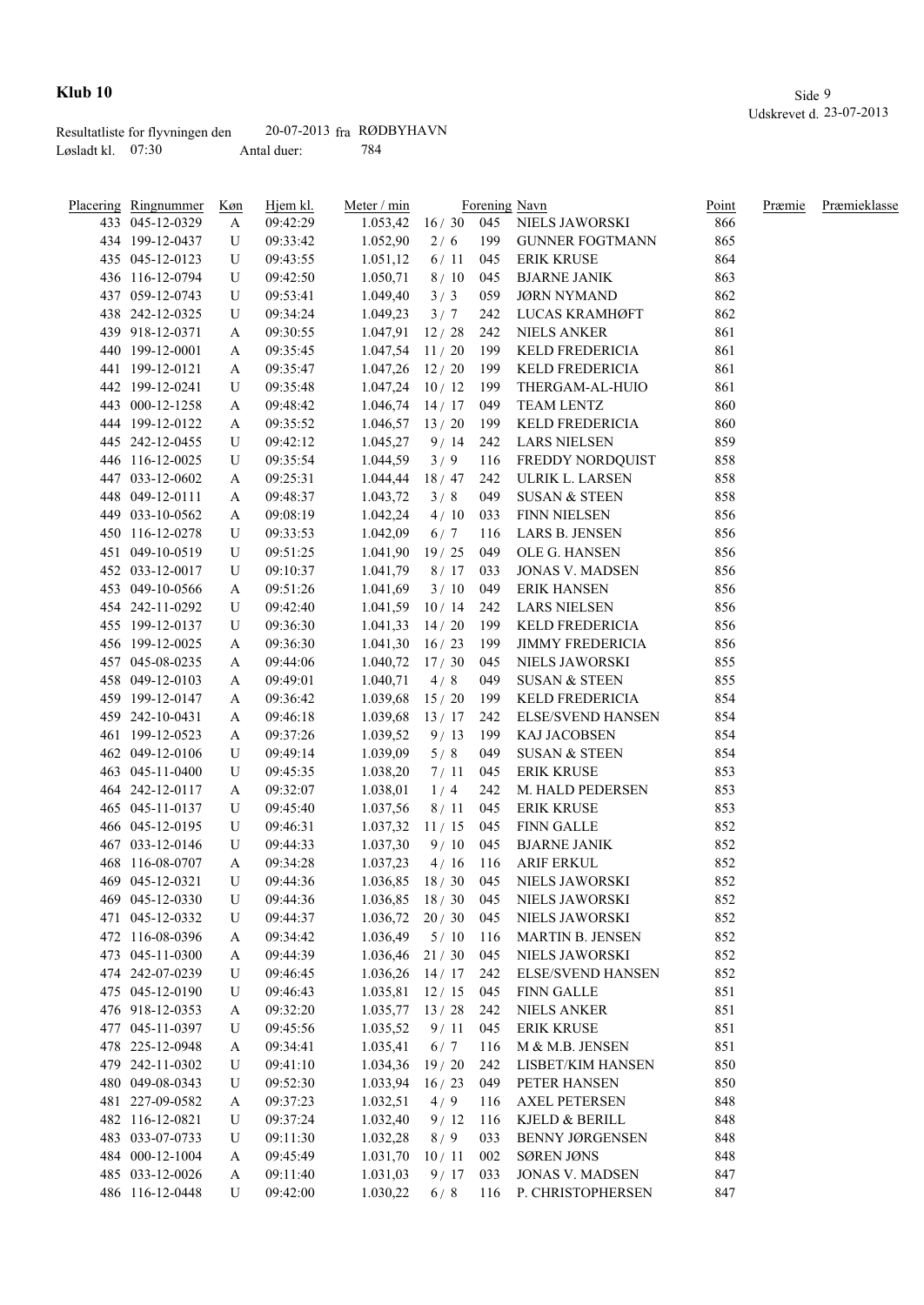|                     | Resultatliste for flyvningen den | $20-07-2013$ fra RØDBYHAVN |     |
|---------------------|----------------------------------|----------------------------|-----|
| Løsladt kl. $07:30$ |                                  | Antal duer:                | 784 |

| <u>Placering Ringnummer</u> | <u>Køn</u> | Hjem kl. | Meter / min             |                                  |     | Forening Navn                        | Point | Præmie | Præmieklasse |
|-----------------------------|------------|----------|-------------------------|----------------------------------|-----|--------------------------------------|-------|--------|--------------|
| 487 116-09-0755             | A          | 09:37:54 | 1.029,27                |                                  |     | 5/9 116 IVAN JENSEN                  | 846   |        |              |
| 488 225-12-0616             | U          | 09:37:48 |                         |                                  |     | 1.029,17 10 / 12 116 KJELD & BERILL  | 846   |        |              |
| 489 116-09-0757             | A          | 09:37:56 | 1.029,00                | 6/9                              |     | 116 IVAN JENSEN                      | 846   |        |              |
| 490 199-11-0159             | U          | 09:38:04 | $1.028,71$ $11/12$ 199  |                                  |     | THERGAM-AL-HUIO                      | 845   |        |              |
| 491 049-12-0256             | A          | 09:53:17 | $1.028,33$ 20 / 25 049  |                                  |     | OLE G. HANSEN                        | 845   |        |              |
| 492 199-11-0409             | A          | 09:38:07 | $1.028,16$ $17/23$ 199  |                                  |     | <b>JIMMY FREDERICIA</b>              | 845   |        |              |
| 493 000-12-2275             | U          | 09:11:59 | $1.027,82$ $10/17$ 033  |                                  |     | <b>JONAS V. MADSEN</b>               | 845   |        |              |
| 494 033-12-0916             | U          | 09:27:27 |                         | 1.027,25 19/47 242               |     | ULRIK L. LARSEN                      | 844   |        |              |
| 495 002-12-0571             | U          | 09:46:25 | 1.027,20                | 2/2                              | 002 | N. J. STEFFENSEN                     | 844   |        |              |
| 496 033-11-1081             | A          | 09:27:29 | 1.026,95                | $20/47$ 242                      |     | ULRIK L. LARSEN                      | 844   |        |              |
| 497 033-12-0986             | A          | 09:27:31 | 1.026,66                | $21/47$ 242                      |     | ULRIK L. LARSEN                      | 844   |        |              |
| 498 045-12-0325             | A          | 09:45:59 | 1.026,30                | 22/30                            | 045 | NIELS JAWORSKI                       | 843   |        |              |
| 499 033-12-0402             | A          | 09:12:07 | 1.026,04                | 9/9                              | 033 | <b>BENNY JØRGENSEN</b>               | 843   |        |              |
| 500 918-12-0842             | A          | 09:33:30 | 1.025,99                | 14/28                            | 242 | <b>NIELS ANKER</b>                   | 843   |        |              |
| 501 199-10-0376             | U          | 09:38:24 | 1.025,89                | 18/23                            | 199 | <b>JIMMY FREDERICIA</b>              | 843   |        |              |
| 502 045-11-0016             | A          | 09:46:04 | $1.025,67$ 23 / 30      |                                  | 045 | NIELS JAWORSKI                       | 843   |        |              |
| 503 199-10-0066             | U          | 09:38:30 | $1.025, 12 \quad 16/20$ |                                  | 199 | KELD FREDERICIA                      | 842   |        |              |
| 504 199-12-0439             | U          | 09:37:10 | 1.024,20                | 3/6                              | 199 | <b>GUNNER FOGTMANN</b>               | 842   |        |              |
| 505 116-12-0745             | A          | 09:38:48 | $1.021,43$ 18 / 20      |                                  | 116 | RENE LARSEN                          | 839   |        |              |
| 506 199-12-0397             | A          | 09:39:08 | $1.020,42$ 11/12        |                                  |     | 199 LAYTH&THAER AL RO                | 839   |        |              |
| 507 033-12-0897             | A          | 09:28:22 |                         |                                  |     | 1.019,29 22 / 47 242 ULRIK L. LARSEN | 838   |        |              |
| 508 116-11-0492             | A          | 09:39:11 | 1.019,05                | 7/9                              | 116 | IVAN JENSEN                          | 837   |        |              |
| 509 033-11-1145             |            | 09:28:29 | $1.018,29$ 23 / 47      |                                  | 242 | ULRIK L. LARSEN                      | 837   |        |              |
| 510 199-11-0387             | A<br>U     |          |                         | 2/9                              | 199 | PER THOMSEN                          | 837   |        |              |
|                             |            | 09:40:08 | 1.017,92                |                                  |     |                                      |       |        |              |
| 511 200-09-0261             | A          | 09:15:12 | 1.017,72                | 4/11                             | 033 | PREBEN K.PETERSEN                    | 836   |        |              |
| 512 045-12-0055             | U          | 09:44:52 | 1.016,31                | 3/13                             | 045 | <b>JOHNNI PEDERSEN</b>               | 835   |        |              |
| 513 033-12-0140             | U          | 09:47:23 | 1.015,91                | 10/10                            | 045 | <b>BJARNE JANIK</b>                  | 835   |        |              |
| 514 242-10-0483             | U          | 09:43:52 | 1.014,83                | $18/24$ 242                      |     | MIRKO HADZIC                         | 834   |        |              |
| 515 033-12-0375             | A          | 09:15:32 | 1.014,50                | 5/11                             | 033 | PREBEN K.PETERSEN                    | 834   |        |              |
| 516 049-12-0259             | A          | 09:55:17 | 1.014,17                | 21/25                            | 049 | OLE G. HANSEN                        | 833   |        |              |
| 517 033-12-0581             | U          | 09:38:06 | 1.013,79                | 4/11                             | 116 | <b>SØREN LARSEN</b>                  | 833   |        |              |
| 518 199-12-0294             | U          | 09:39:58 | 1.013,76                | 4/5                              | 199 | NADEM AL-ROBAI                       | 833   |        |              |
| 519 059-12-0769             | A          | 09:58:46 | 1.013,57                | 2/5                              | 059 | <b>JØRGEN HAUGE</b>                  | 833   |        |              |
| 520 116-12-0471             | U          | 09:43:10 | 1.013,51                | 6/8                              | 116 | <b>FHINN &amp; MONA</b>              | 833   |        |              |
| 521 116-09-0534             | U          | 09:37:23 | 1.013,46                | 7/7                              | 116 | LARS B. JENSEN                       | 833   |        |              |
| 522 049-12-0315             | U          | 09:55:23 | 1.013,39                | 4/10                             | 049 | <b>ERIK HANSEN</b>                   | 833   |        |              |
| 523 045-11-0383             | A          | 09:47:43 |                         |                                  |     | 1.013,38 24 / 30 045 NIELS JAWORSKI  | 833   |        |              |
| 524 199-12-0054             | A          | 09:40:49 | $1.012,63$ $10/13$      |                                  | 199 | KAJ JACOBSEN                         | 832   |        |              |
| 525 116-12-0530             | A          | 09:37:32 | 1.012,29                | 5/16                             | 116 | <b>ARIF ERKUL</b>                    | 832   |        |              |
| 526 045-12-0114             | U          | 09:49:08 | 1.011,71                | 10/11                            | 045 | <b>ERIK KRUSE</b>                    | 831   |        |              |
| 527 002-11-0322             | U          | 09:46:49 | 1.009,46                | 5/5                              | 002 | OLE MORTENSEN                        | 830   |        |              |
| 528 045-12-0057             | U          | 09:45:47 | 1.009,45                | 4/13                             | 045 | JOHNNI PEDERSEN                      | 830   |        |              |
| 529 033-11-0973             | U          | 09:13:52 | 1.009,19                | 11/17                            | 033 | <b>JONAS V. MADSEN</b>               | 829   |        |              |
| 530 116-10-0547             | A          | 09:35:43 | 1.008,48                | 9/20                             | 116 | <b>EJGIL JACOBSEN</b>                | 829   |        |              |
| 531 049-10-0223             | U          | 09:53:55 | 1.008,47                | 1/8                              | 049 | <b>RENE JACOBSEN</b>                 | 829   |        |              |
| 532 242-12-0113             | U          | 09:35:43 | 1.008,29                | 2/4                              | 242 | M. HALD PEDERSEN                     | 829   |        |              |
| 533 045-12-0273             | A          | 09:51:08 | 1.007,41                | 15/21                            | 045 | <b>HARRY SØRUP</b>                   | 828   |        |              |
| 534 242-11-0047             | A          | 09:50:41 | 1.007,29                | 15/17                            | 242 | <b>ELSE/SVEND HANSEN</b>             | 828   |        |              |
| 535 045-12-0271             | U          | 09:51:10 | $1.007,17$ 16 / 21      |                                  | 045 | <b>HARRY SØRUP</b>                   | 828   |        |              |
| 536 918-12-0849             | A          | 09:35:49 | $1.007,10$ 15 / 28      |                                  | 242 | <b>NIELS ANKER</b>                   | 828   |        |              |
| 537 116-09-0972             | A          | 09:38:13 | 1.006,87                | 7/7                              | 116 | M & M.B. JENSEN                      | 827   |        |              |
| 538 116-10-0277             | U          | 09:38:24 | 1.006,62                | 6/10                             | 116 | <b>MARTIN B. JENSEN</b>              | 827   |        |              |
| 539 049-12-0269             | A          | 09:56:31 | 1.005,63                | 22/25                            | 049 | OLE G. HANSEN                        | 826   |        |              |
| 540 242-12-0233             | A          | 09:50:55 |                         | $1.005,62 \quad 16/17 \quad 242$ |     | ELSE/SVEND HANSEN                    | 826   |        |              |
|                             |            |          |                         |                                  |     |                                      |       |        |              |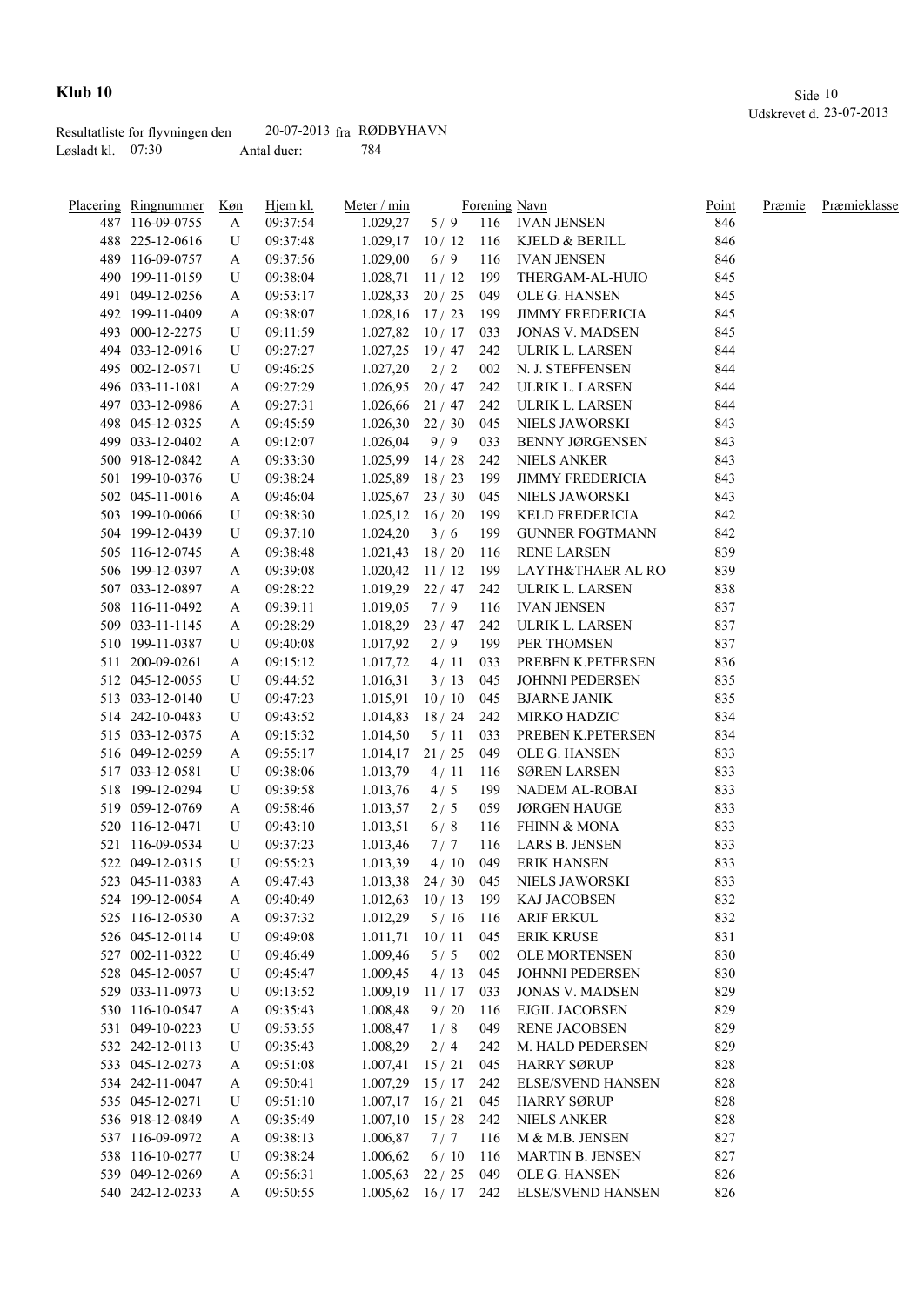|                     | Resultatliste for flyvningen den | $20-07-2013$ fra RØDBYHAVN |     |
|---------------------|----------------------------------|----------------------------|-----|
| Løsladt kl. $07:30$ |                                  | Antal duer:                | 784 |

| Placering Ringnummer | <u>Køn</u> | Hjem kl. | Meter / min         |                  |     | Forening Navn           | Point | Præmie | Præmieklasse |
|----------------------|------------|----------|---------------------|------------------|-----|-------------------------|-------|--------|--------------|
| 541 059-11-1215      | U          | 10:00:00 | 1.005,24            | 3/5              | 059 | <b>JØRGEN HAUGE</b>     | 826   |        |              |
| 542 242-12-0227      | A          | 09:39:51 | 1.005,19            | 4/7              | 242 | LUCAS KRAMHØFT          | 826   |        |              |
| 543 242-10-0499      | A          | 09:45:13 | 1.004,70            | 19/24            | 242 | MIRKO HADZIC            | 826   |        |              |
| 544 199-07-0379      | U          | 09:41:11 | $1.004, 15$ 17/20   |                  | 199 | KELD FREDERICIA         | 825   |        |              |
| 545 116-12-0640      | U          | 09:41:58 | $1.003,91$ 13 / 16  |                  | 116 | <b>JØRGEN DANIELSEN</b> | 825   |        |              |
| 546 002-12-0469      | A          | 09:47:35 | 1.003,86            | 1/2              | 002 | MIKE MORTENSEN          | 825   |        |              |
| 547 116-12-0026      | A          | 09:41:03 | 1.003,55            | 4/9              | 116 | FREDDY NORDQUIST        | 825   |        |              |
| 548 199-10-0399      | U          | 09:41:16 | 1.003,51            | 18/20            | 199 | KELD FREDERICIA         | 825   |        |              |
| 549 049-12-0201      | A          | 09:54:40 | 1.003,24            | 2/8              | 049 | <b>RENE JACOBSEN</b>    | 824   |        |              |
| 550 002-12-0477      | A          | 09:41:19 | 1.003, 13           | 19/20            | 199 | KELD FREDERICIA         | 824   |        |              |
| 551 033-10-0572      | A          | 09:12:12 | 1.002,64            | 5/10             | 033 | <b>FINN NIELSEN</b>     | 824   |        |              |
| 552 116-12-0726      | A          | 09:41:18 | 1.002,62            | 8/9              | 116 | <b>IVAN JENSEN</b>      | 824   |        |              |
| 553 045-11-0327      | U          | 09:46:44 | 1.002,43            | 5/13             | 045 | JOHNNI PEDERSEN         | 824   |        |              |
| 554 116-12-0827      | A          | 09:41:16 | 1.001,99            | 11/12            | 116 | KJELD & BERILL          | 823   |        |              |
| 555 116-10-0579      | U          | 09:36:32 | $1.001,97$ 10 / 20  |                  | 116 | <b>EJGIL JACOBSEN</b>   | 823   |        |              |
| 556 000-12-2276      | U          | 09:14:41 | 1.001,32            | 12/17            | 033 | <b>JONAS V. MADSEN</b>  | 823   |        |              |
| 557 059-10-0163      | U          | 09:55:00 | 1.000,93            | 3/8              | 049 | RENE JACOBSEN           | 823   |        |              |
| 558 116-12-0354      | A          | 09:36:43 | 1.000,52            | 11/20            | 116 | EJGIL JACOBSEN          | 822   |        |              |
| 559 049-09-0410      | U          | 09:57:18 | 1.000,24            | 17/23            | 049 | PETER HANSEN            | 822   |        |              |
| 560 033-12-0958      | U          | 09:30:38 | $1.000, 14$ 24 / 47 |                  | 242 | ULRIK L. LARSEN         | 822   |        |              |
| 561 030-12-0644      | U          | 09:52:10 | $1.000,09$ 17/21    |                  | 045 | <b>HARRY SØRUP</b>      | 822   |        |              |
| 562 199-12-0338      | A          | 09:41:45 | 1.000,04            | 5/5              | 199 | NADEM AL-ROBAI          | 822   |        |              |
| 563 242-12-0156      | U          | 09:45:51 | 1.000,01            | 20/24            | 242 | MIRKO HADZIC            | 822   |        |              |
| 564 901-11-8852      | A          | 09:41:45 |                     | 999,80 19 / 23   | 199 | <b>JIMMY FREDERICIA</b> | 822   |        |              |
| 565 049-11-0457      | A          | 09:57:23 | 999,64              | 5/10             | 049 | <b>ERIK HANSEN</b>      | 821   |        |              |
| 566 045-12-0343      | U          | 09:49:42 | 999,00              | 25/30            | 045 | NIELS JAWORSKI          | 821   |        |              |
| 567 045-12-0073      | U          | 09:47:13 | 998,90              | 6/13             | 045 | JOHNNI PEDERSEN         | 821   |        |              |
| 568 116-12-0219      | U          |          | 998,09              | 3/4              | 116 | OLE & CARSTEN           | 820   |        |              |
|                      |            | 09:41:46 |                     |                  |     |                         |       |        |              |
| 569 116-10-0287      | A          | 09:39:35 | 997,43              | 7/10             | 116 | MARTIN B. JENSEN        | 820   |        |              |
| 570 033-07-0827      | A          | 09:31:00 | 997,11              | 25/47            | 242 | ULRIK L. LARSEN         | 819   |        |              |
| 570 116-12-0869      | U          | 09:42:52 | 997,11              | 14/16            | 116 | <b>JØRGEN DANIELSEN</b> | 819   |        |              |
| 572 033-12-0843      | A          | 09:31:01 |                     | 996,97 26 / 47   | 242 | ULRIK L. LARSEN         | 819   |        |              |
| 573 116-12-0634      | U          | 09:42:55 | 996,74              | 15/16            | 116 | <b>JØRGEN DANIELSEN</b> | 819   |        |              |
| 574 002-12-0498      | U          | 09:42:41 | 992,77              | 20/23            | 199 | <b>JIMMY FREDERICIA</b> | 816   |        |              |
| 575 045-12-0082      | A          | 09:48:06 | 992,51              | 7/13             | 045 | JOHNNI PEDERSEN         | 816   |        |              |
| 576 242-12-0350      | U          | 09:41:32 | 992,33              | 5/7              | 242 | LUCAS KRAMHØFT          | 815   |        |              |
| 577 049-12-0440      | U          | 09:56:21 |                     | 992,03 15/17     | 049 | <b>TEAM LENTZ</b>       | 815   |        |              |
| 578 045-08-0467      | A          | 09:53:09 |                     | 989,26 13/15     | 045 | <b>FINN GALLE</b>       | 813   |        |              |
| 579 030-12-0646      | A          | 09:53:52 |                     | 988,27 18 / 21   | 045 | <b>HARRY SØRUP</b>      | 812   |        |              |
| 580 049-11-0448      | U          | 09:59:06 |                     | 988,21 23 / 25   | 049 | OLE G. HANSEN           | 812   |        |              |
| 581 033-12-0751      | U          | 09:32:10 |                     | 987,59 27/47 242 |     | ULRIK L. LARSEN         | 812   |        |              |
| 582 116-11-0989      | U          | 09:46:50 | 986,35              | 7/8              | 116 | <b>FHINN &amp; MONA</b> | 811   |        |              |
| 583 116-11-0208      | A          | 09:40:54 | 986,26              | 6/16             | 116 | <b>ARIF ERKUL</b>       | 810   |        |              |
| 584 199-12-0100      | A          | 09:43:50 | 984,58              | 12/12            | 199 | LAYTH&THAER AL RO       | 809   |        |              |
| 585 148-08-0080      | U          | 09:43:42 | 983,75              | 12/12            | 116 | KJELD & BERILL          | 808   |        |              |
| 586 116-11-0110      | U          | 09:43:47 | 983,04              | 5/9              | 116 | FREDDY NORDQUIST        | 808   |        |              |
| 587 049-08-0448      | A          | 09:57:44 | 982,74              | 16/17            | 049 | TEAM LENTZ              | 808   |        |              |
| 588 199-12-0118      | U          | 09:44:07 | 982,19              | 20/20            | 199 | KELD FREDERICIA         | 807   |        |              |
| 589 116-11-0061      | U          | 09:42:22 | 982,00              | 5/9              | 116 | <b>JØRGEN PIHL</b>      | 807   |        |              |
| 590 199-11-0378      | U          | 09:44:55 | 981,84              | 3/9              | 199 | PER THOMSEN             | 807   |        |              |
| 591 033-12-0699      | U          | 09:19:36 | 981,57              | 2/4              | 033 | <b>TEAM NIELSEN</b>     | 807   |        |              |
| 592 116-02-0763      | A          | 09:44:11 | 980,45              | 19/20            | 116 | <b>RENE LARSEN</b>      | 806   |        |              |
| 593 250-11-0118      | U          | 09:42:43 | 979,41              | 6/9              | 116 | <b>JØRGEN PIHL</b>      | 805   |        |              |
| 594 030-12-0647      | U          | 09:55:15 |                     | 978,86 19/21     | 045 | <b>HARRY SØRUP</b>      | 804   |        |              |
|                      |            |          |                     |                  |     |                         |       |        |              |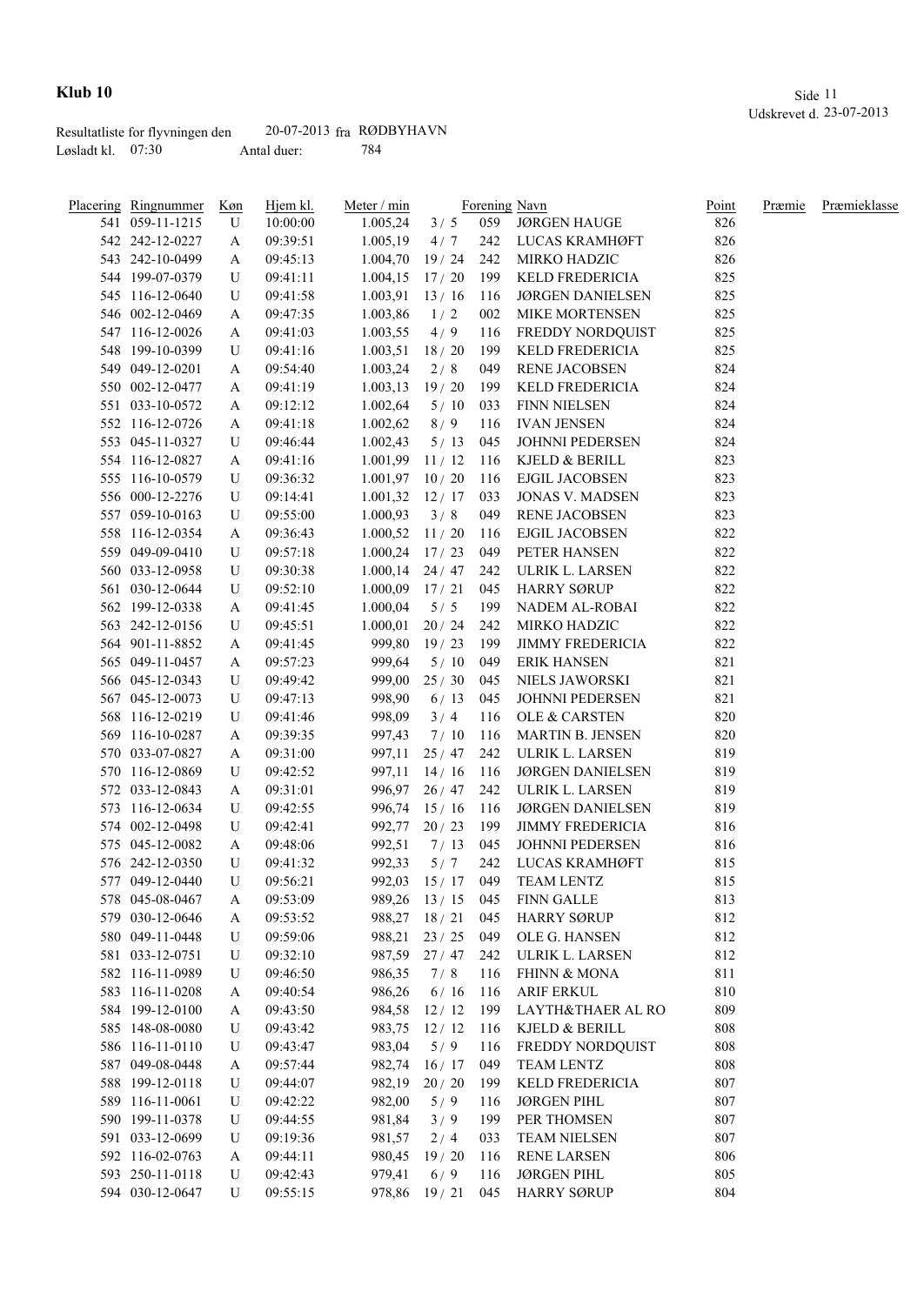|                     | Resultatliste for flyvningen den | $20-07-2013$ fra RØDBYHAVN |     |
|---------------------|----------------------------------|----------------------------|-----|
| Løsladt kl. $07:30$ |                                  | Antal duer:                | 784 |

| Placering Ringnummer | <u>Køn</u> | Hjem kl. | Meter / min |              |     | Forening Navn                  | Point      | Præmie | Præmieklasse |
|----------------------|------------|----------|-------------|--------------|-----|--------------------------------|------------|--------|--------------|
| 595 045-12-0086      | A          | 09:50:04 | 978,58      | $8/13$ 045   |     | JOHNNI PEDERSEN                | 804        |        |              |
| 596 116-12-0994      | A          | 09:49:01 | 978,22      | 7/8          | 116 | P. CHRISTOPHERSEN              | 804        |        |              |
| 597 049-12-0408      | U          | 09:58:29 | 977,78      | 17/17        | 049 | <b>TEAM LENTZ</b>              | 804        |        |              |
| 598 045-12-0087      | A          | 09:50:21 | 976,60      | 9/13         | 045 | JOHNNI PEDERSEN                | 803        |        |              |
| 599 242-07-0279      | U          | 09:39:51 | 976,38      | 12/20        | 116 | <b>EJGIL JACOBSEN</b>          | 802        |        |              |
| 600 116-12-0839      | A          | 09:42:14 | 976,31      | 7/16         | 116 | <b>ARIF ERKUL</b>              | 802        |        |              |
| 601 116-07-0454      | U          | 09:42:29 | 975,59      | 8/10         | 116 | <b>MARTIN B. JENSEN</b>        | 802        |        |              |
| 602 242-10-0773      | A          | 09:40:02 | 974,82      | 3/4          | 242 | M. HALD PEDERSEN               | 801        |        |              |
| 603 033-11-1202      | A          | 09:33:47 | 974,69      | 28/47        | 242 | ULRIK L. LARSEN                | 801        |        |              |
| 604 242-12-0451      | A          | 09:51:48 | 974,50      | 11/14        | 242 | <b>LARS NIELSEN</b>            | 801        |        |              |
| 605 242-12-0337      | U          | 09:51:58 |             | 973,36 12/14 | 242 | <b>LARS NIELSEN</b>            | 800        |        |              |
| 606 901-12-6244      | A          | 09:40:15 | 972,82      | 16/28        | 242 | <b>NIELS ANKER</b>             | 799        |        |              |
| 607 045-12-0309      | U          | 09:53:52 | 970,06      | 26/30        | 045 | NIELS JAWORSKI                 | 797        |        |              |
| 608 059-10-0266      | U          | 10:05:03 | 969,89      | 24/24        | 049 | ARNE SKOVBJERG                 | 797        |        |              |
| 609 033-10-0106      | U          | 09:53:59 | 969,28      | 27/30        | 045 | NIELS JAWORSKI                 | 797        |        |              |
| 610 002-11-0365      | A          | 09:54:43 | 968,25      | 11/11        | 002 | <b>SØREN JØNS</b>              | 796        |        |              |
| 611 033-12-0899      | A          | 09:34:46 | 967,01      | 29/47        | 242 | ULRIK L. LARSEN                | 795        |        |              |
| 612 116-12-0483      | A          | 09:44:18 | 966,98      | 5/11         | 116 | <b>SØREN LARSEN</b>            | 795        |        |              |
| 613 033-11-0013      | A          | 09:20:44 | 966,86      | 6/11         | 033 | PREBEN K.PETERSEN              | 795        |        |              |
| 614 116-09-0020      | A          | 09:50:42 | 966,52      | 8/8          | 116 | P. CHRISTOPHERSEN              | 794        |        |              |
| 615 045-12-0184      | U          | 09:56:33 | 966,31      | 14/15        | 045 | <b>FINN GALLE</b>              | 794        |        |              |
| 616 033-08-1079      | U          | 09:21:24 | 965,71      | 3/4          | 033 | <b>TEAM NIELSEN</b>            | 794        |        |              |
| 617 199-12-0519      | U          | 09:47:11 | 965,64      | 11/13        | 199 | KAJ JACOBSEN                   | 794        |        |              |
| 618 116-12-0155      | U          | 09:44:45 | 964,63      | 7/9          | 116 | <b>JØRGEN PIHL</b>             | 793        |        |              |
| 619 071-12-0969      |            |          |             |              | 116 | <b>EJGIL JACOBSEN</b>          | 791        |        |              |
|                      | U          | 09:41:39 | 963,03      | 13/20        |     |                                | 790        |        |              |
| 620 033-08-0917      | A          | 09:16:34 | 961,56      | 6/10         | 033 | FINN NIELSEN                   |            |        |              |
| 621 116-11-0633      | A          | 09:45:04 | 961,50      | 6/11         | 116 | <b>SØREN LARSEN</b>            | 790<br>789 |        |              |
| 622 199-12-0063      | A          | 09:47:54 | 960,62      | 12/13        | 199 | KAJ JACOBSEN                   |            |        |              |
| 623 199-12-0014      | U          | 09:47:09 | 960,44      | 21/23        | 199 | <b>JIMMY FREDERICIA</b>        | 789        |        |              |
| 624 199-12-0436      | A          | 09:45:45 | 959,45      | 4/6          | 199 | <b>GUNNER FOGTMANN</b>         | 788        |        |              |
| 625 199-11-0388      | U          | 09:48:08 | 958,97      | 4/9          | 199 | PER THOMSEN                    | 788        |        |              |
| 626 049-10-0573      | A          | 10:03:57 | 957,00      | 6/10         | 049 | <b>ERIK HANSEN</b>             | 786        |        |              |
| 627 199-12-0447      | U          | 09:46:07 | 956,86      | 5/6          | 199 | <b>GUNNER FOGTMANN</b>         | 786        |        |              |
| 628 049-11-0259      | U          | 10:01:15 | 956,54      | 6/8          | 049 | <b>SUSAN &amp; STEEN</b>       | 786        |        |              |
| 629 033-12-0426      | U          | 09:45:57 | 955,25      | 7/11         | 116 | <b>SØREN LARSEN</b>            | 785        |        |              |
| 630 049-12-0018      | A          | 10:04:39 | 952,71      | 18/23        | 049 | PETER HANSEN                   | 783        |        |              |
| 631 901-12-6238      | U          | 09:43:04 |             |              |     | 952,23 17 / 28 242 NIELS ANKER | 783        |        |              |
| 632 116-11-0437      | U          | 09:43:09 | 952,18      | 14/20        | 116 | <b>EJGIL JACOBSEN</b>          | 782        |        |              |
| 633 033-12-0615      | U          | 09:36:46 | 951,75      | 30/47        | 242 | ULRIK L. LARSEN                | 782        |        |              |
| 634 071-11-0879      | U          | 09:46:35 | 951,68      | 8/9          | 116 | <b>JØRGEN PIHL</b>             | 782        |        |              |
| 635 059-10-0154      | U          | 10:02:39 | 950,77      | 4/8          | 049 | RENE JACOBSEN                  | 781        |        |              |
| 636 116-12-0718      | U          | 09:52:07 | 949,68      | 8/8          | 116 | <b>FHINN &amp; MONA</b>        | 780        |        |              |
| 637 045-12-0069      | A          | 09:54:42 | 947,24      | 10/13        | 045 | JOHNNI PEDERSEN                | 778        |        |              |
| 638 059-09-0235      | U          | 09:23:14 | 945,52      | 7/11         | 033 | PREBEN K.PETERSEN              | 777        |        |              |
| 639 033-12-0969      | A          | 09:37:37 | 945,41      | 31/47        | 242 | ULRIK L. LARSEN                | 777        |        |              |
| 640 033-12-0949      | A          | 09:37:42 | 944,79      | 32/47        | 242 | ULRIK L. LARSEN                | 776        |        |              |
| 641 033-12-0913      | A          | 09:37:44 | 944,55      | 33/47        | 242 | ULRIK L. LARSEN                | 776        |        |              |
| 642 116-12-0034      | A          | 09:49:28 | 942,99      | 6/9          | 116 | FREDDY NORDQUIST               | 775        |        |              |
| 643 116-12-0359      | A          | 09:44:34 | 942,16      | 15/20        | 116 | EJGIL JACOBSEN                 | 774        |        |              |
| 644 116-09-0749      | A          | 09:49:44 | 942,11      | 9/9          | 116 | <b>IVAN JENSEN</b>             | 774        |        |              |
| 645 222-10-0725      | A          | 10:04:23 | 940,09      | 5/8          | 049 | <b>RENE JACOBSEN</b>           | 773        |        |              |
| 646 116-12-0035      | A          | 09:49:57 | 939,73      | 7/9          | 116 | FREDDY NORDQUIST               | 772        |        |              |
| 647 116-12-0213      | U          | 09:50:19 | 937,27      | 4/4          | 116 | OLE & CARSTEN                  | 770        |        |              |
| 648 199-11-0367      | A          | 09:51:48 | 934,18      | 5/9          | 199 | PER THOMSEN                    | 768        |        |              |
|                      |            |          |             |              |     |                                |            |        |              |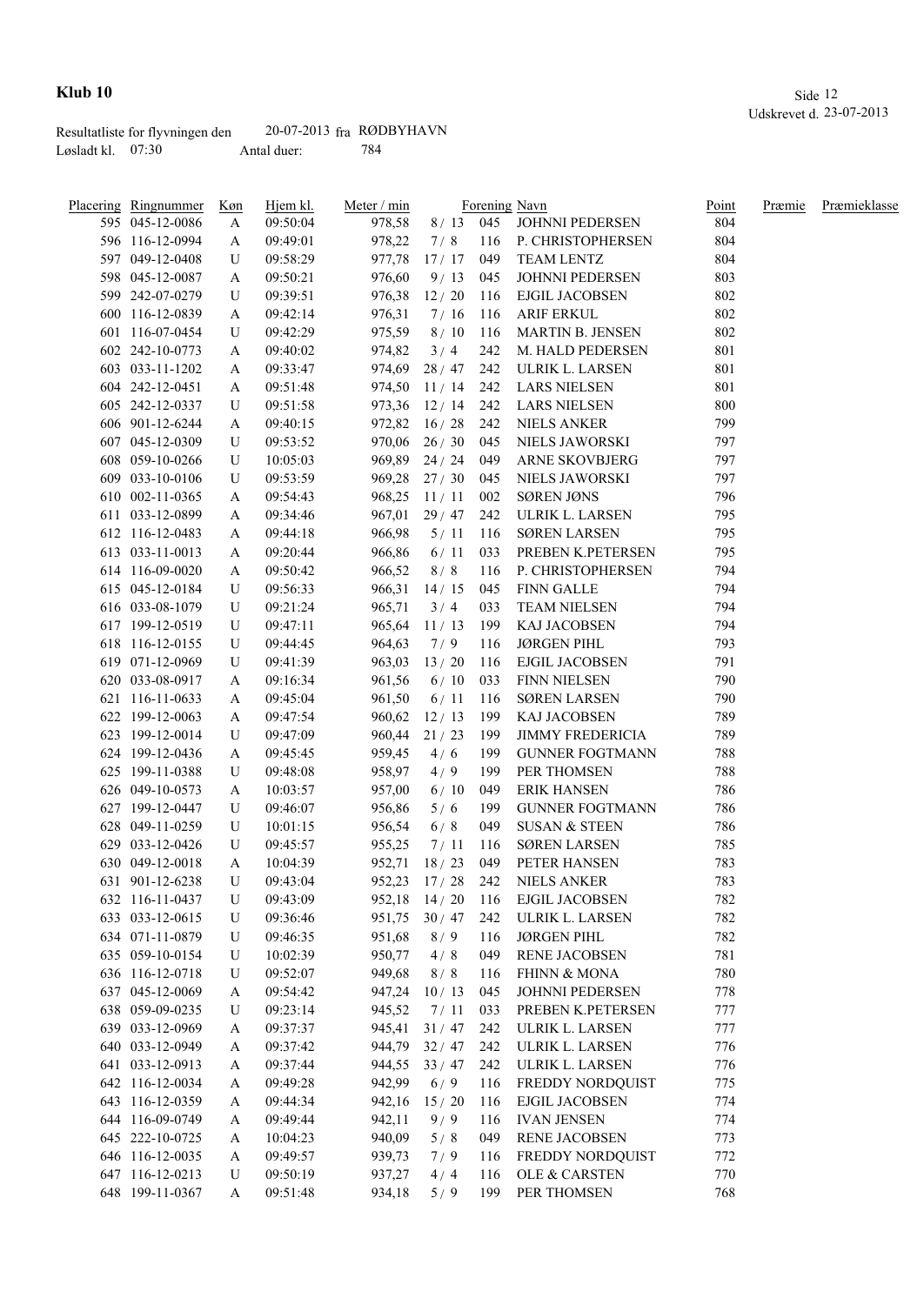|                     | Resultatliste for flyvningen den | $20-07-2013$ fra RØDBYHAVN |     |
|---------------------|----------------------------------|----------------------------|-----|
| Løsladt kl. $07:30$ |                                  | Antal duer:                | 784 |

| <b>Placering Ringnummer</b>        | Køn | Hjem kl.             | Meter / min |                    |            | Forening Navn                              | Point      | Præmie | Præmieklasse |
|------------------------------------|-----|----------------------|-------------|--------------------|------------|--------------------------------------------|------------|--------|--------------|
| 649 242-12-0179                    | A   | 09:55:41             | 932,51      | $21 / 24$ 242      |            | MIRKO HADZIC                               | 766        |        |              |
| 650 049-12-0119                    | A   | 10:05:44             | 929,01      | 7/8                | 049        | SUSAN & STEEN                              | 763        |        |              |
| 651 116-12-0982                    | U   | 09:51:38             | 928,63      | 5/9                | 116        | <b>AXEL PETERSEN</b>                       | 763        |        |              |
| 652 033-12-0931                    | U   | 09:40:02             | 927,84      | 34/47              | 242        | ULRIK L. LARSEN                            | 762        |        |              |
| 653 045-11-0311                    | A   | 09:58:28             |             | 923,21 11/13       | 045        | JOHNNI PEDERSEN                            | 759        |        |              |
| 654 116-12-0339                    | A   | 09:47:42             | 920,72      | 16/20              | 116        | <b>EJGIL JACOBSEN</b>                      | 757        |        |              |
| 655 116-10-1003                    | U   | 09:52:56             | 920,12      | 8/9                | 116        | FREDDY NORDQUIST                           | 756        |        |              |
| 656 049-10-0275                    | U   | 10:08:13             | 917,31      | 6/8                | 049        | <b>RENE JACOBSEN</b>                       | 754        |        |              |
| 657 116-12-0469                    | A   | 09:51:59             | 914,66      | 8/11               | 116        | <b>SØREN LARSEN</b>                        | 752        |        |              |
| 658 033-11-0372                    | A   | 09:22:07             | 913,96      | 7/10               | 033        | <b>FINN NIELSEN</b>                        | 751        |        |              |
| 659 116-04-0195                    | U   | 09:51:33             | 913,10      | 9/10               | 116        | <b>MARTIN B. JENSEN</b>                    | 750        |        |              |
| 660 045-12-0163                    | U   | 10:01:13             | 909,30      | 1/6                | 045        | LISBETH & JØRGEN                           | 747        |        |              |
| 661 002-11-0324                    | U   | 10:02:45             | 904,19      | 2/2                | 002        | <b>MIKE MORTENSEN</b>                      | 743        |        |              |
| 662 116-11-0264                    | A   | 09:54:36             | 898,92      | 9/9                | 116        | <b>JØRGEN PIHL</b>                         | 739        |        |              |
| 663 242-12-0389                    | U   | 10:07:40             | 898,79      | 17/17              | 242        | <b>ELSE/SVEND HANSEN</b>                   | 739        |        |              |
| 664 049-10-0570                    | A   | 10:14:29             | 895,72      | 7/10               | 049        | <b>ERIK HANSEN</b>                         | 736        |        |              |
| 665 242-12-0135                    | A   | 09:51:46             | 894,14      | 4/4                | 242        | M. HALD PEDERSEN                           | 735        |        |              |
| 666 199-12-0472                    | A   | 09:58:53             | 889,74      | 6/9                | 199        | PER THOMSEN                                | 731        |        |              |
| 667 116-08-0411                    |     | 09:55:28             | 888,52      | 10/10              | 116        | MARTIN B. JENSEN                           | 730        |        |              |
| 668 049-12-0324                    | A   |                      |             |                    |            |                                            |            |        |              |
|                                    | U   | 10:16:11<br>10:20:59 | 886,55      | $8/10$             | 049        | <b>ERIK HANSEN</b>                         | 729        |        |              |
| 669 059-12-0760<br>670 033-12-1060 | U   |                      | 881,87      | 4/5                | 059<br>033 | <b>JØRGEN HAUGE</b><br><b>TEAM NIELSEN</b> | 725<br>723 |        |              |
|                                    | A   | 09:32:14             | 880,12      | 4/4                |            |                                            |            |        |              |
| 671 049-10-0114                    | A   | 10:17:28             | 879,79      | 19/23              | 049        | PETER HANSEN                               | 723        |        |              |
| 672 049-11-0400                    | A   | 09:57:42             | 879,26      | 9/11               | 116        | <b>SØREN LARSEN</b>                        | 723        |        |              |
| 673 199-12-0177                    | A   | 09:59:52             | 878,90      | 3/3                | 199        | ISMAIL KUSLU                               | 722        |        |              |
| 674 116-12-0362                    | U   | 09:55:10             | 873,36      | 17/20              | 116        | EJGIL JACOBSEN                             | 718        |        |              |
| 675 013-12-1073                    | A   | 10:00:46             | 872,38      | 6/9                | 116        | <b>AXEL PETERSEN</b>                       | 717        |        |              |
| 676 116-12-0474                    | A   | 09:59:10             | 870,61      | 10/11              | 116        | SØREN LARSEN                               | 715        |        |              |
| 677 116-12-0538                    | U   | 09:59:04             | 866,06      | 8/16               | 116        | <b>ARIF ERKUL</b>                          | 712        |        |              |
| 678 116-12-0328                    | U   | 09:56:49             | 863,55      | 18/20              | 116        | EJGIL JACOBSEN                             | 710        |        |              |
| 679 033-10-0839                    | U   | 09:50:02             | 861,58      | 35/47              | 242        | ULRIK L. LARSEN                            | 708        |        |              |
| 680 033-12-0973                    | U   | 09:50:21             | 859,64      | 36/47              | 242        | ULRIK L. LARSEN                            | 706        |        |              |
| 681 033-12-0102                    | U   | 09:32:41             | 854,40      | 13/17              | 033        | <b>JONAS V. MADSEN</b>                     | 702        |        |              |
| 682 901-11-6717                    | A   | 10:17:27             | 849,08      | 20/21              | 045        | <b>HARRY SØRUP</b>                         | 698        |        |              |
| 683 045-12-0505                    | A   | 10:10:10             |             | 848,19 22 / 24     | 242        | MIRKO HADZIC                               | 697        |        |              |
| 684 049-11-0528                    | U   | 10:23:58             |             | 846,92 20 / 23     | 049        | PETER HANSEN                               | 696        |        |              |
| 685 059-08-0273                    | U   | 10:29:38             | 839,40      | 5/5                | 059        | <b>JØRGEN HAUGE</b>                        | 690        |        |              |
| 686 116-12-0858                    | U   | 10:10:13             | 826,90      | 16/16              | 116        | <b>JØRGEN DANIELSEN</b>                    | 680        |        |              |
| 687 045-12-0077                    | A   | 10:16:56             | 821,08      | 12/13              | 045        | JOHNNI PEDERSEN                            | 675        |        |              |
| 688 199-12-0482                    | A   | 10:12:03             | 817,45      | 7/9                | 199        | PER THOMSEN                                | 672        |        |              |
| 689 250-12-0298                    | A   | 10:12:30             | 815,20      | 13/13              | 199        | KAJ JACOBSEN                               | 670        |        |              |
| 690 049-07-0214                    | U   | 10:31:13             | 813,04      | 21/23              | 049        | PETER HANSEN                               | 668        |        |              |
| 691 045-10-0040                    | A   | 10:21:06             | 803,63      | 2/6                | 045        | LISBETH & JØRGEN                           | 660        |        |              |
| 692 116-12-0081                    | A   | 10:13:43             | 803,37      | 7/9                | 116        | <b>AXEL PETERSEN</b>                       | 660        |        |              |
| 693 049-11-0394                    | A   | 10:26:59             | 801,64      | 8/8                | 049        | KASPER SØRENSEN                            | 659        |        |              |
| 694 002-11-0463                    | A   | 10:24:02             | 793,70      | 1/5                | 002        | <b>INGER &amp; JACKIE</b>                  | 652        |        |              |
| 695 199-12-0045                    | U   | 10:16:23             | 791,69      | 22/23              | 199        | <b>JIMMY FREDERICIA</b>                    | 651        |        |              |
| 696 199-12-0285                    | U   | 10:18:57             | 779,78      | 12/12              | 199        | THERGAM-AL-HUIO                            | 641        |        |              |
| 697 116-12-0353                    | U   | 10:13:53             | 773,62      | 19/20              | 116        | <b>EJGIL JACOBSEN</b>                      | 636        |        |              |
| 698 002-09-0301                    | A   | 10:28:55             | 772,04      | 2/5                | 002        | <b>INGER &amp; JACKIE</b>                  | 634        |        |              |
| 699 033-12-0366                    | U   | 09:49:31             | 767,40      | 8/11               | 033        | PREBEN K.PETERSEN                          | 631        |        |              |
| 700 045-12-0303                    | U   | 10:33:22             | 761,10      | 28/30              | 045        | NIELS JAWORSKI                             | 625        |        |              |
| 701 033-11-0018                    | U   | 09:51:31             | 756,56      | 9/11               | 033        | PREBEN K.PETERSEN                          | 622        |        |              |
| 702 049-12-0267                    | A   | 10:45:04             |             | 755,34 24 / 25 049 |            | OLE G. HANSEN                              | 621        |        |              |
|                                    |     |                      |             |                    |            |                                            |            |        |              |